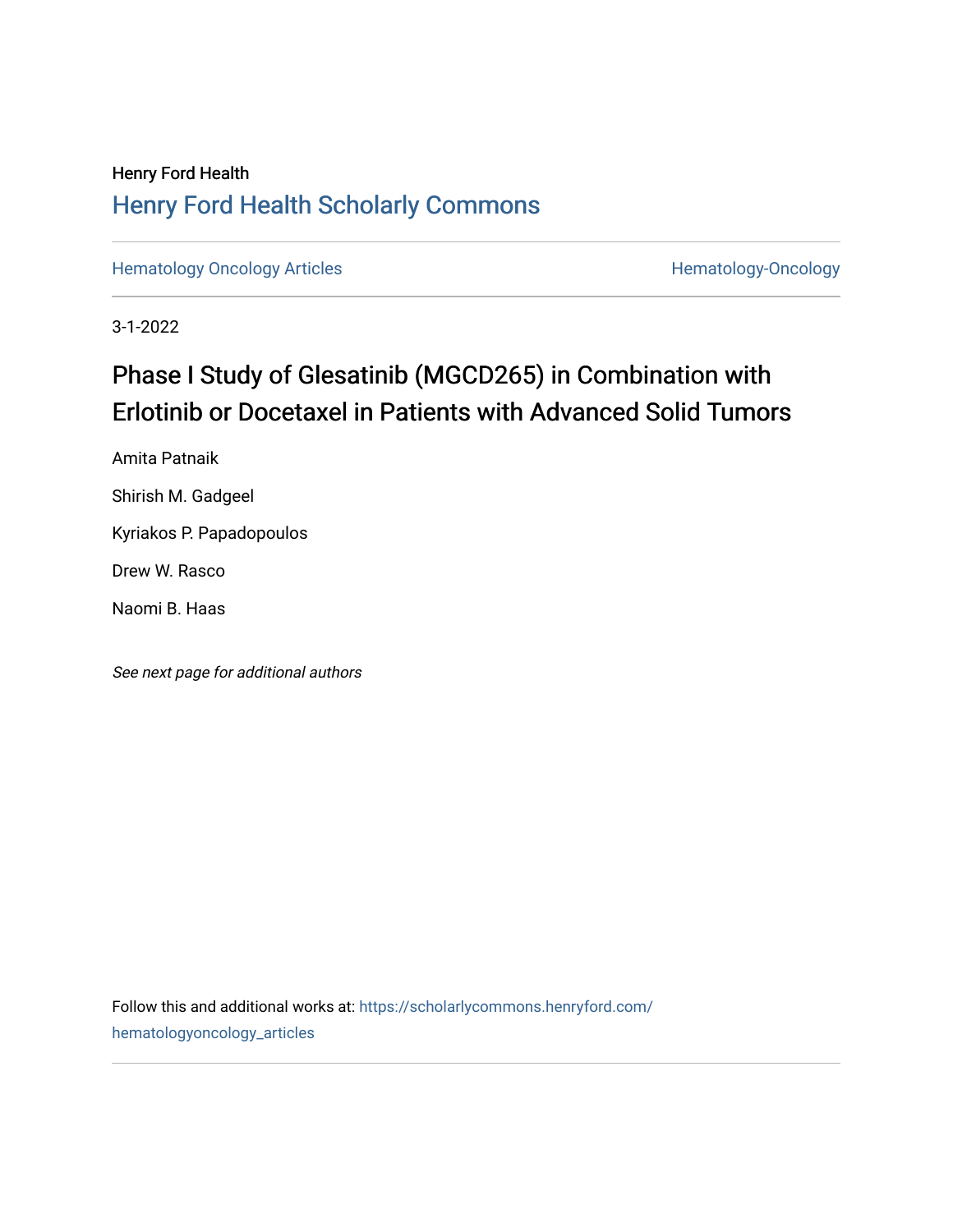## Authors

Amita Patnaik, Shirish M. Gadgeel, Kyriakos P. Papadopoulos, Drew W. Rasco, Naomi B. Haas, Hirak Der-Torossian, Demiana Faltaos, Diane Potvin, Vanessa Tassell, Manal Tawashi, Richard Chao, and Peter J. O'Dwyer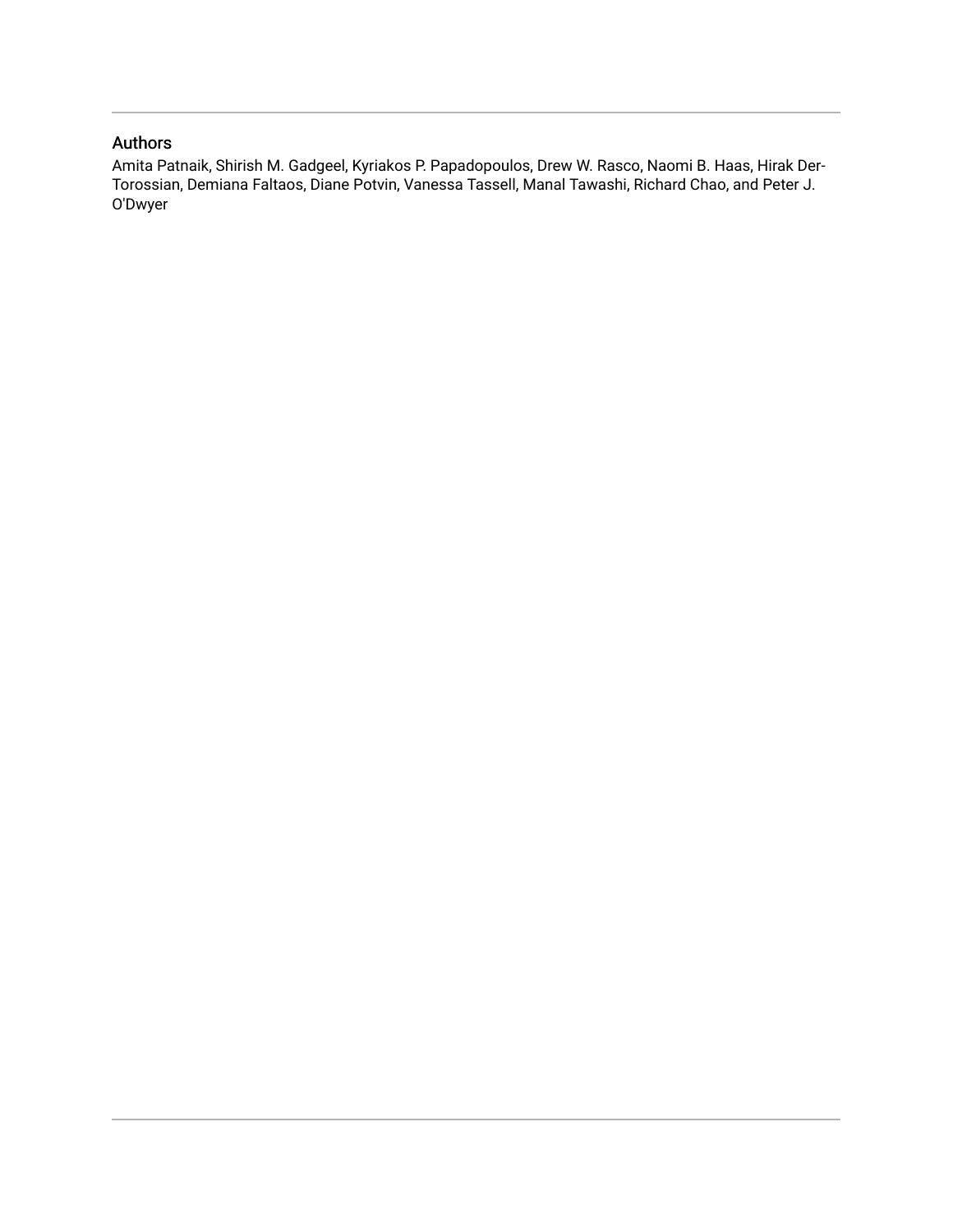### **ORIGINAL RESEARCH ARTICLE**



## **Phase I Study of Glesatinib (MGCD265) in Combination with Erlotinib or Docetaxel in Patients with Advanced Solid Tumors**

Amita Patnaik<sup>1</sup><sup>®</sup> [·](http://orcid.org/0000-0002-4144-2193) Shirish Gadgeel<sup>2,5</sup> · Kyriakos P. Papadopoulos<sup>1</sup> · Drew W. Rasco<sup>1</sup> · Naomi B. Haas<sup>3</sup> · Hirak Der-Torossian<sup>4</sup> · Demiana Faltaos<sup>4,6</sup> · Diane Potvin<sup>4</sup> · Vanessa Tassell<sup>4</sup> · Manal Tawashi<sup>4,7</sup> · Richard Chao<sup>4</sup> · **Peter J. O'Dwyer3**

Accepted: 3 March 2022 / Published online: 28 March 2022

© The Author(s), under exclusive licence to Springer Nature Switzerland AG 2022, corrected publication 2022

## **Abstract**

**Background** Oncogenic drivers in solid tumors include aberrant activation of mesenchymal epithelial transition factor (MET) and AXL.

**Objective** This study investigated the safety and antitumor activity of glesatinib, a multitargeted receptor tyrosine kinase inhibitor that inhibits MET and AXL at clinically relevant doses, in combination with erlotinib or docetaxel.

**Patients and Methods** The phase I portion of this open-label, multicenter study included two parallel arms in which ascending doses of oral glesatinib (starting dose  $96$  mg/m<sup>2</sup>) were administered with erlotinib or docetaxel (starting doses 100 mg once daily and 50 mg/m<sup>2</sup>, respectively) using a modified  $3 + 3$  design. Maximum tolerated dose (MTD) was based on dose-limiting toxicities (DLTs) during the frst 21-day treatment cycle. Enrollment focused on patients with solid tumor types typically associated with MET aberration and/or AXL overexpression. The primary objective was to determine the safety profle of the treatment combinations. Antitumor activity and pharmacokinetics (PK) were also assessed.

**Results** Ten dose levels of glesatinib across three glycolate formulations (unmicronized, micronized, or micronized version 2 [V2] tablets) available during the course of the study were investigated in 14 dose-escalation cohorts (*n* = 126). MTDs of unmicronized glesatinib plus erlotinib or docetaxel, and micronized glesatinib plus erlotinib were not reached. Micronized glesatinib 96 mg/m<sup>2</sup> plus docetaxel exceeded the MTD. Further dosing focused on glesatinib micronized V2: maximum administered dose (MAD) was 700 mg twice daily with erlotinib 150 mg once daily or docetaxel 75 mg/m<sup>2</sup> every 3 weeks. DLTs, acceptable at lower glesatinib (micronized V2) dose levels, occurred in two of fve and two of six patients at the MADs of glesatinib + erlotinib and glesatinib + docetaxel, respectively. Across all cohorts, the most frequent treatmentrelated adverse events were diarrhea (glesatinib + erlotinib: 84.1%; glesatinib + docetaxel: 45.6%), fatigue (46.4%, 70.4%), and nausea (30.4%, 35.1%). The objective response rate was 1.8% and 12.0% in all glesatinib + erlotinib and glesatinib + docetaxel cohorts, respectively.

**Conclusions** The safety profle of glesatinib plus erlotinib or docetaxel was acceptable and there were no PK interactions. MADs of glesatinib 700 mg twice daily (micronized V2) with erlotinib 150 mg once daily or docetaxel 75 mg/m<sup>2</sup> every 3 weeks exceeded the MTD by a small margin. Modest signals of efficacy were observed with these treatment combinations in non-genetically selected patients with advanced solid tumors.

**Clinical Trials Registration** ClinicalTrials.gov NCT00975767; 11 September 2009.

 $\boxtimes$  Amita Patnaik amita.patnaik@startsa.com

Extended author information available on the last page of the article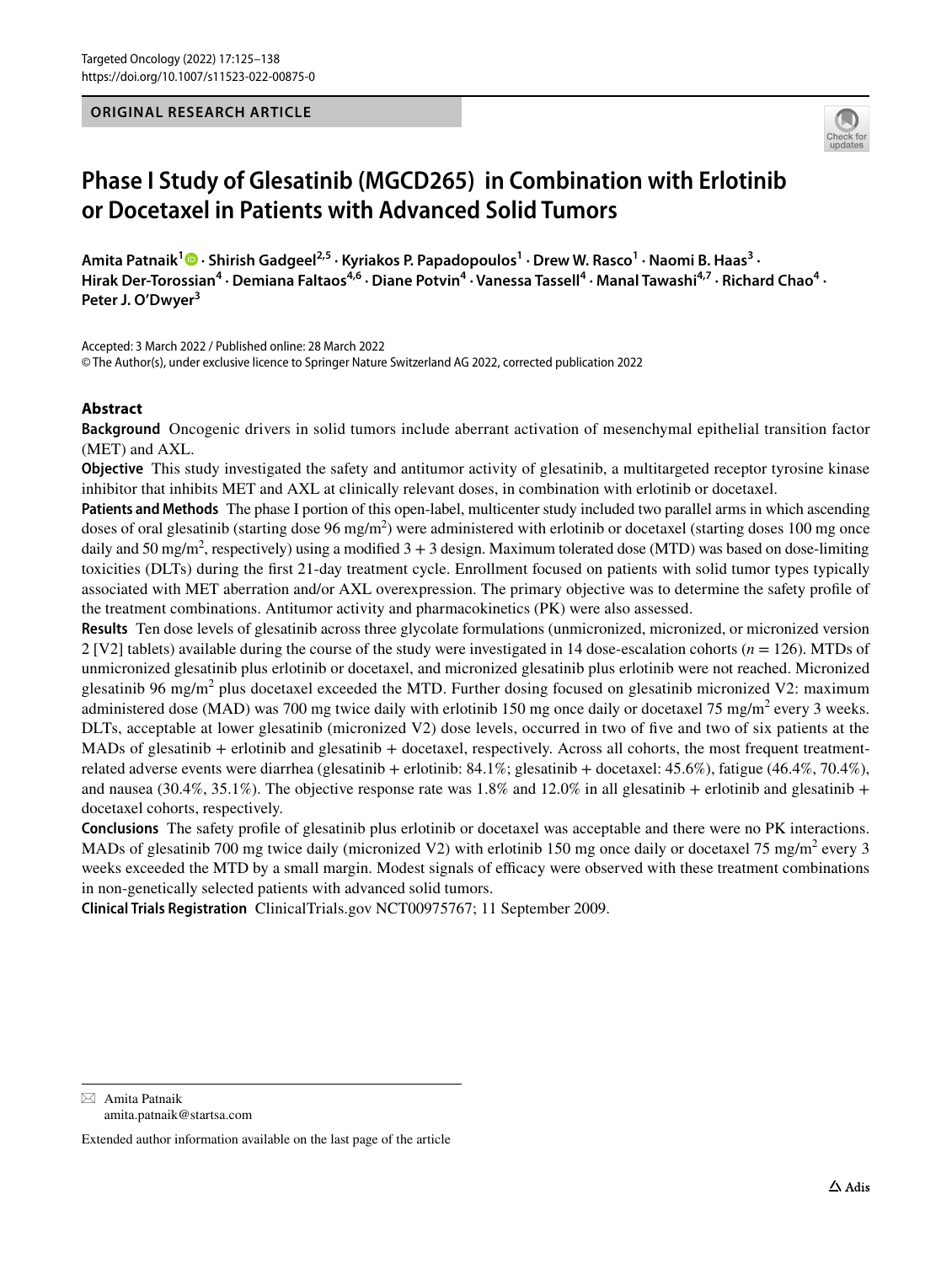#### **Key Points**

This was a phase I, open-label, dose-escalation study of glesatinib, a multitargeted inhibitor of mutant and wildtype MET, AXL, and other receptor tyrosine kinases, in a non-genetically selected population of patients with advanced solid tumors.

The study demonstrated modest efficacy, an acceptable safety profle, and no pharmacokinetic interactions for glesatinib glycolate formulations in combination with either erlotinib or docetaxel; exposure was suboptimal.

Further investigation of glesatinib, to be reported separately, focused on free-base formulations, aimed to improve drug bioavailability in patients with METactivating alterations.

## **1 Introduction**

Binding of hepatocyte growth factor (HGF) to mesenchymal epithelial transition factor (MET) receptor tyrosine kinase activates downstream signaling pathways involved in morphogenic, proliferative, and antiapoptotic processes [[1](#page-14-0)]. Aberrant MET activation can be triggered by *MET* amplifcation as well as a range of *MET* mutations, including exon 14 skipping mutations that result in constitutive activation of MET [[2\]](#page-14-1). Overexpression of MET or heightened MET activity can contribute to tumor progression by promoting tumor cell survival, proliferation and migration, epithelialmesenchymal transition (EMT), and angiogenesis [[3\]](#page-14-2). *MET* exon 14 skipping mutations and amplifcation are reported in patients with non-small cell lung cancer (NSCLC) and are also observed at varying incidences across other solid tumors, including, but not limited to, colon cancer, gastric cancer, prostate cancer, and renal cell carcinoma [\[4–](#page-14-3)[6](#page-14-4)]. Importantly, tumors with *MET* amplifcation and *MET* exon 14 skipping alterations are associated with poor prognosis [\[7](#page-14-5)].

Aberrant MET activation has been identifed as a mechanism of resistance to epidermal growth factor receptor (EGFR) tyrosine kinase inhibitors (TKIs). This occurs by activating EGFR-independent phosphorylation of ErbB3 and the PI3K/AKT pathway, providing a bypass resistance mechanism [\[8,](#page-14-6) [9](#page-14-7)]. Consequently, co-targeting EGFR and MET has the potential to prevent this crosstalk and overcome resistance in some patients. This is supported by a phase 1b study in which partial responses (PRs) were observed in patients with MET-amplifed NSCLC treated with the EGFR TKI osimertinib, and savolitinib, an MET TKI [[10](#page-14-8)]. Activation of other bypass signaling pathways has also been implicated in resistance to EGFR TKIs, including ErbB2, fbroblast growth factor receptor, insulin-like growth factor 1 receptor, and AXL [\[11](#page-14-9)]. High expression of AXL has been linked with tumor growth, EMT, and metastasis and is associated with poor prognosis in a range of tumors, including lung cancer [[12](#page-14-10)–[18\]](#page-15-0). Furthermore, in NSCLC cells, AXL has been shown to interact with EGFR and HER3 and maintain cell survival following exposure to EGFR TKIs. Moreover, in in vivo models, an AXL inhibitor plus EGFR TKI reduced tumor size and delayed tumor regrowth compared with an EGFR TKI alone [\[19](#page-15-1)].

Glesatinib (MGCD265) is an investigational receptor TKI of mutant and wild-type forms of MET, along with AXL, MER proto-oncogene tyrosine kinase (MERTK), vascular endothelial growth factor receptor (VEGFR), and the platelet-derived growth factor receptor (PDGFR) family in preclinical studies [\[20](#page-15-2)]. At clinically achievable doses, MET and AXL were identifed as the most relevant glesatinib targets based on pharmacodynamic and preliminary clinical data [[20](#page-15-2)]. Single-agent glesatinib was shown to induce robust tumor regression in patient-derived NSCLC xenograft models with *MET* exon 14 deletion and *MET* amplifcation as putative oncogenic drivers [[20\]](#page-15-2). The present study investigated the safety profle of glesatinib, across diferent formulations based on emerging data, in combination with the EGFR TKI erlotinib or the frequently used taxane docetaxel, in patients with advanced solid tumors. The antitumor activity of these treatment combinations was also evaluated in patients with advanced solid tumors who were not genetically selected for MET/AXL alterations such as skipping mutations or amplifcation, or expression.

## **2 Methods**

## **2.1 Study Design and Patient Population**

This open-label, multicenter study evaluated glesatinib in combination with erlotinib or docetaxel. We enrolled nongenetically selected patients  $\geq 18$  years of age with histologically or cytologically confrmed advanced metastatic or unresectable solid malignancy that was refractory to standard therapy/unlikely to achieve clinical beneft, or who had declined standard therapy. All patients had documented progressive disease (PD) during or following their most recent treatment, and evaluable disease (either measurable or non-measurable by Response Evaluation Criteria in Solid Tumors [RECIST] v1.1). Patients also had Eastern Cooperative Oncology Group (ECOG) performance status of 0 or 1 and adequate renal, hepatic and bone marrow function. Key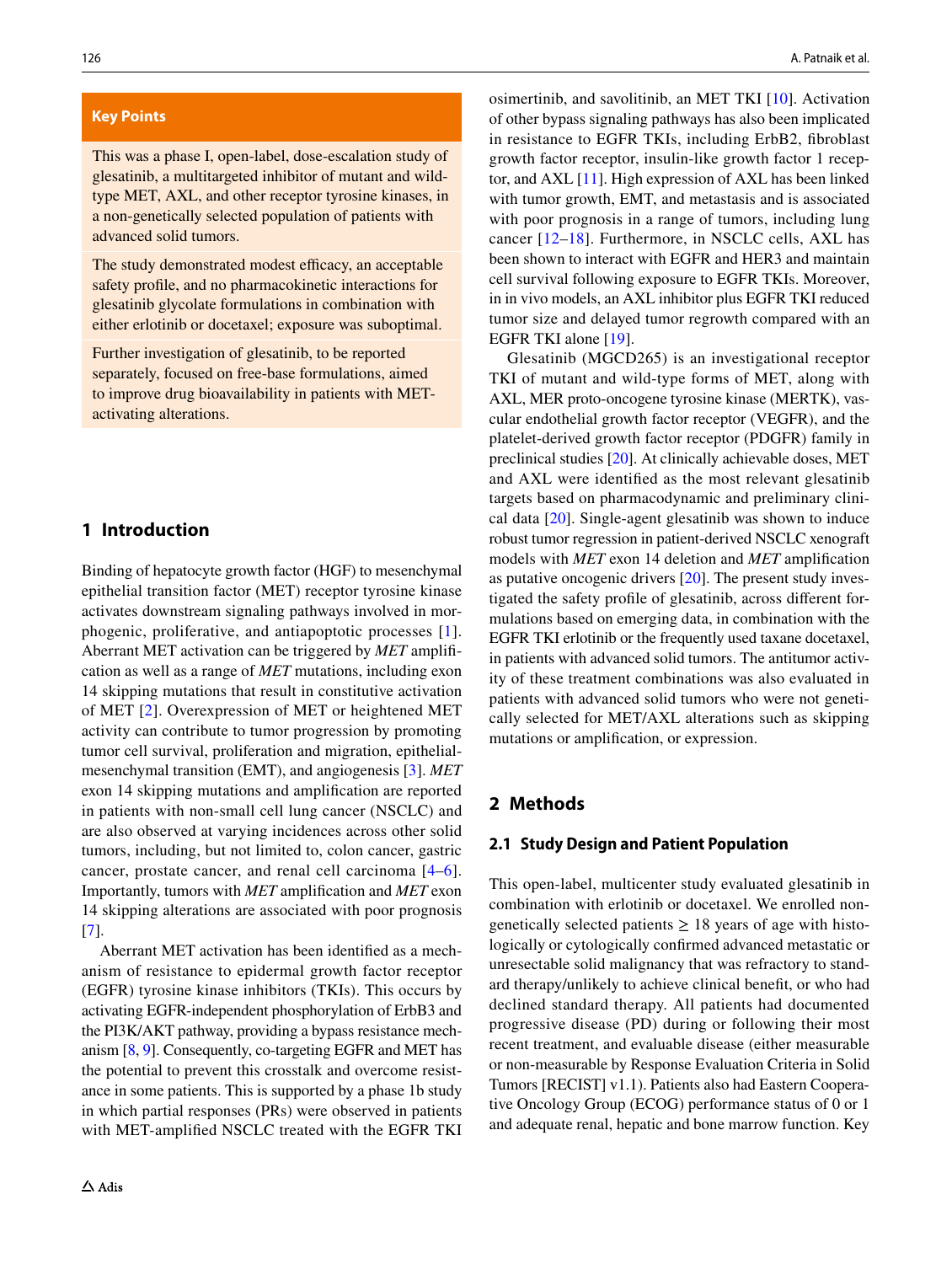exclusion criteria were anticancer treatment within 4 weeks of the frst study treatment; prior treatment with a MET inhibitor or anti-HGF therapy; uncontrolled concurrent illness including serious infection, hypertension or endocrine disease; stroke or transient ischemic attack in the prior 6 months; history of bleeding diathesis, coagulopathy or cardiovascular illness; and QT interval corrected for heart rate  $(QTc) > 470$  ms.

While there were no genetic selection criteria for the phase I dose-escalation cohorts, enrollment focused on patients with specific cancer types (including NSCLC, prostate cancer, gastric cancer) and patients with other solid tumors typically associated with MET alterations such as skipping mutations or amplifcation, or AXL overexpression.

The phase I portion of the study (modified  $3 + 3$  design) included two parallel arms in which ascending doses of oral glesatinib (starting dose  $96 \text{ mg/m}^2$ ) were administered with either erlotinib or docetaxel (treatment assignment was based on the investigator's judgment) at starting doses of 100 mg once daily and 50 mg/m<sup>2</sup> every 3 weeks, respectively. Glesatinib was administered either once daily or twice daily, either fasted (no food for 2 h prior to or 1 h after dosing) or with food, depending on the cohort, and was initially supplied as an unmicronized glycolate formulation. Based on available data during the study, a micronized glesatinib glycolate formulation was provided followed by a version 2 (V2) micronized tablet containing sodium lauryl sulphate, aimed at improving the consistency of particle size and absorption, respectively.

If no dose-limiting toxicities (DLTs; defned below) were observed in the frst patient cohort during Cycle 1, a new cohort of three or four patients was enrolled at dose level 2 (glesatinib 96 mg/m<sup>2</sup> plus erlotinib 150 mg once daily or docetaxel  $75 \text{ mg/m}^2$  every 3 weeks) (Fig. [1\)](#page-5-0). If one of three or four patients experienced a DLT at dose level 1 then up to four additional patients were to be enrolled at that dose level, and if one or fewer of six of these patients experienced a DLT then a new cohort was enrolled (at dose level 2). Sub-sequent dose escalations are described in Fig. [1](#page-5-0). If  $\geq$  33% of six or more patients experienced a DLT at any dose level, the maximum tolerated dose (MTD) would be exceeded. Study treatment (21-day cycles) was continued until unacceptable toxicity, disease progression/recurrence, or withdrawal of consent. Dose modifcations of glesatinib, erlotinib, or docetaxel were permitted for adverse events (AEs) considered related to study medication.

Phase I expansion cohorts were planned at the MTD or maximum administered dose (MAD) in each study arm in patients genetically selected for MET and/or AXL alterations, along with a phase II randomized portion of the study, investigating glesatinib plus erlotinib versus glesatinib plus docetaxel in patients with MET and/or AXL altered NSCLC, but were not conducted (see below).

The study was conducted in accordance with the Declaration of Helsinki, International Conference on Harmonisation Guidelines for Good Clinical Practice, and local regulatory requirements. The study protocol was approved by the Institutional Review Boards at each participating study site.

#### **2.2 Study Endpoints and Assessments**

The phase I primary objective was to determine the safety profle of glesatinib in combination with erlotinib or docetaxel, including the MTD/MAD and DLTs. Evaluation of antitumor activity and pharmacokinetics (PK) of glesatinib plus erlotinib or docetaxel were included as secondary objectives.

Safety assessment included evaluation of AEs, graded according to National Cancer Institute Common Terminology Criteria for Adverse Events (NCI-CTCAE) Version 3.0, laboratory assessments, physical examinations, vital signs, and electrocardiograms/multiple gated acquisition scans. DLTs were defned as any of the following AEs occurring during Cycle 1 that were considered possibly, probably, or defnitely related to glesatinib: Grade 4 neutropenia for ≥ 7 days; Grade 3 or higher febrile neutropenia; Grade 4 thrombocytopenia (or anemia or bleeding episode requiring platelet transfusion); Grade 3 or higher clinically signifcant, non-hematologic toxicity unrelated to the underlying malignancy; severe hypertension ( $\geq 180/120$  mmHg); sustained uncontrolled hypertension (150–179/100–119 mmHg for  $\geq$ 14 days or causing a treatment delay of  $\geq$  4 days); and any toxicity other than Grade 3 neutropenia that resulted in a treatment delay of  $\geq 6$  or  $\geq 12$  doses of glesatinib administered on once-daily or twice-daily schedules, respectively, that was of sufficient severity to be considered a DLT.

Tumor evaluations using magnetic resonance imaging or computed tomography scans were performed every two cycles. Progression-free survival (PFS) was assessed using Kaplan–Meier methodology (time from frst study treatment to frst documented disease progression or death), and objective response rate (ORR) was evaluated per RECIST v1.1 and/or other appropriate criteria [[21\]](#page-15-3). Blood samples for PK assessments were obtained during Cycle 1 (days 1, 2, 3, and 8) and Cycle 2 (days 1, 2, and 3); day 1 PK samples were obtained at fve timepoints in both cycles. Analysis of plasma samples for glesatinib, erlotinib, and docetaxel concentrations were performed using validated methods.

#### **2.3 Statistical analysis**

For the phase I dose escalation, enrollment of approximately  $60-90$  patients was planned for the glesatinib + erlotinib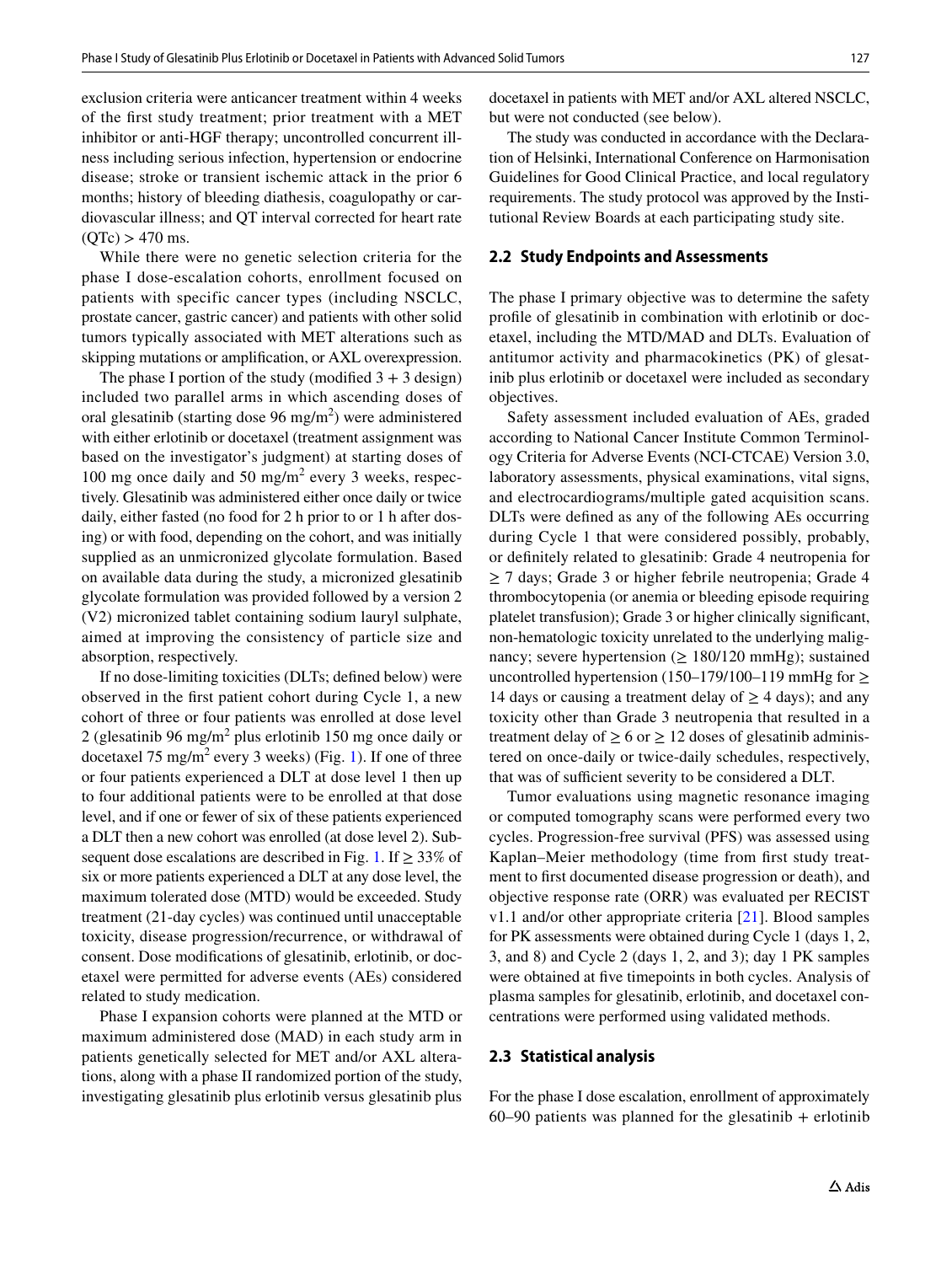

<span id="page-5-0"></span>**Fig. 1** Dose escalation schemes. **a** Glesatinib plus erlotinib; **b** glesatinib plus docetaxel. <sup>a</sup>If no Grade 2 or higher treatment-related adverse events had occurred at that dose level or at any prior dose level, the

glesatinib dose could be increased by more than 50% (but not > 100%) following agreement by the study investigators and sponsor. *DLT* dose-limiting toxicity, *MTD* maximum tolerated dose

arm. Approximately 60–90 patients were also planned for the glesatinib + docetaxel arm.

Data were summarized using descriptive statistics. Safety was evaluated in all patients who received one or more doses of any study drug. DLTs were evaluated in patients who received  $\geq 70\%$  of the planned glesatinib dose and either  $\geq 70\%$  of the planned erlotinib dose or the single planned intravenous administration of docetaxel during Cycle 1 and who were evaluable for toxicity throughout Cycle 1 or experienced a DLT. Efficacy is presented for patients who received one or more doses of glesatinib and erlotinib/docetaxel and had one or more onstudy disease assessments. PK were assessed in all patients with sufficient concentration–time data and analyzed by noncompartmental methods using Phoenix WinNonlin v6.2.1 (Pharsight Corporation, St Louis, MO, USA).

## **3 Results**

#### **3.1 Patient Characteristics and Disposition**

In total, 126 patients were recruited into the Phase I portion of the study between 15 August 2009 and 15 July 2013, with  $n = 69$  and  $n = 57$ , respectively, for the combinations of glesatinib + erlotinib and glesatinib + docetaxel. The study was closed prematurely prior to enrollment of the phase I dose expansion and the phase II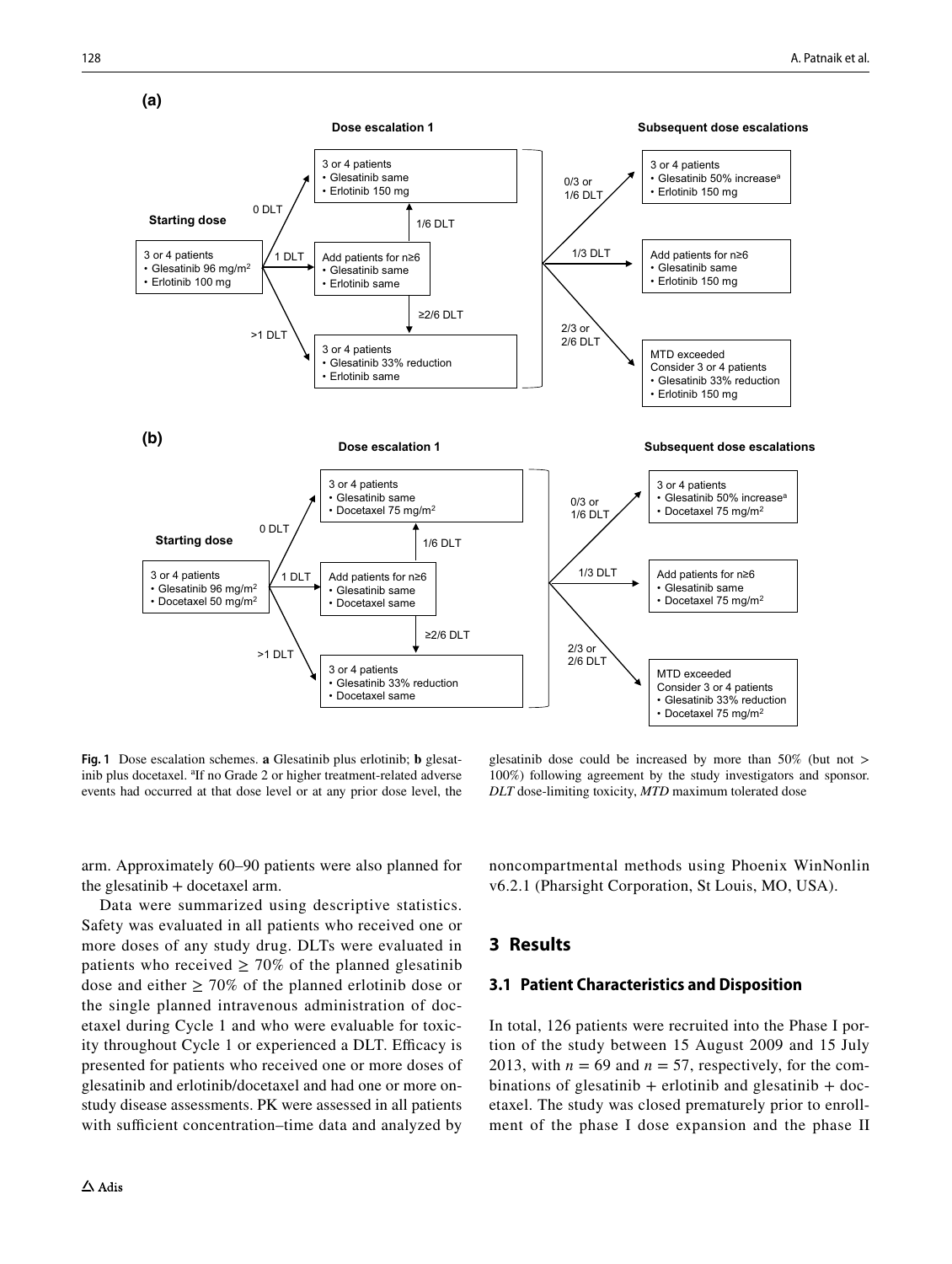

<span id="page-6-0"></span>**Fig. 2** Patient disposition. **a** Glesatinib plus erlotinib; **b** glesatinib plus docetaxel. <sup>a</sup>Per RECIST version 1.1 (patients with prior response or stable disease recorded in efficacy evaluations may discontinue due to disease progression reported at a later timepoint). <sup>b</sup>Global deterioration in health status without objective evidence of disease progression per RECIST version 1.1. *AE* adverse event, *RECIST* Response Evaluation Criteria in Solid Tumors

randomized portions of this study due to the planned reformulation of glesatinib. Most patients discontinued due to disease progression (glesatinib + erlotinib, *n* = 44 [63.8%]; glesatinib + docetaxel,  $n = 33$  [57.9%]) and few discontinued due to AEs (*n* = 6 [8.7%]; *n* = 6 [10.5%]) (Fig. [2](#page-6-0)).

Baseline demographic and disease characteristics were similar across the two phase I cohorts (Table [1\)](#page-7-0). Median age was  $61.9$  and  $61.6$  years in the glesatinib + erlotinib and glesatinib + docetaxel cohorts, respectively. Approximately half the patients were never smokers and had an ECOG performance status of 1. Nearly all patients had received prior chemotherapy and approximately half had received radiotherapy. The most frequent cancer diagnoses were NSCLC, colon cancer, pancreatic cancer, and gastric cancer (Table [1](#page-7-0)).

#### **3.2 Dose Escalation and Dose‑Limiting Toxicities**

In each study arm, 14 dosing cohorts were investigated based on the formulation (unmicronized, micronized, or micronized V2 tablets), dose and frequency of glesatinib administration, erlotinib/docetaxel dose, and whether study treatment was administered in a fasted or fed state (Table [2](#page-8-0)).

In the glesatinib  $+$  erlotinib arm, dose escalation proceeded through 10 dose levels of glesatinib across the three formulations. As one of three patients experienced a DLT of Grade 3 diarrhea (probably related to glesatinib and erlotinib) in the first cohort of glesatinib 96 mg/m<sup>2</sup> once daily (unmicronized), this was expanded to six evaluable patients and no further DLTs were observed. Acneiform rash and fatigue (both Grade 3 and considered related to glesatinib and erlotinib) were observed in two patients enrolled in the glesatinib  $144 \text{ mg/m}^2$  once daily (micronized) cohort; the cohort was expanded with no further DLTs reported. DLTs were also seen with glesatinib micronized V2 tablets  $108 \text{ mg/m}^2$  twice daily (Grade 3 diarrhea, related to glesatinib and erlotinib) and  $162 \text{ mg/m}^2$  twice daily (diarrhea and rhabdomyolysis; both Grade 3 and related to glesatinib and erlotinib). No DLTs were observed with fxed doses of glesatinib (V2 micronized) 250 mg once daily, 500 mg once daily, or 500 mg twice daily + erlotinib. The fnal dose level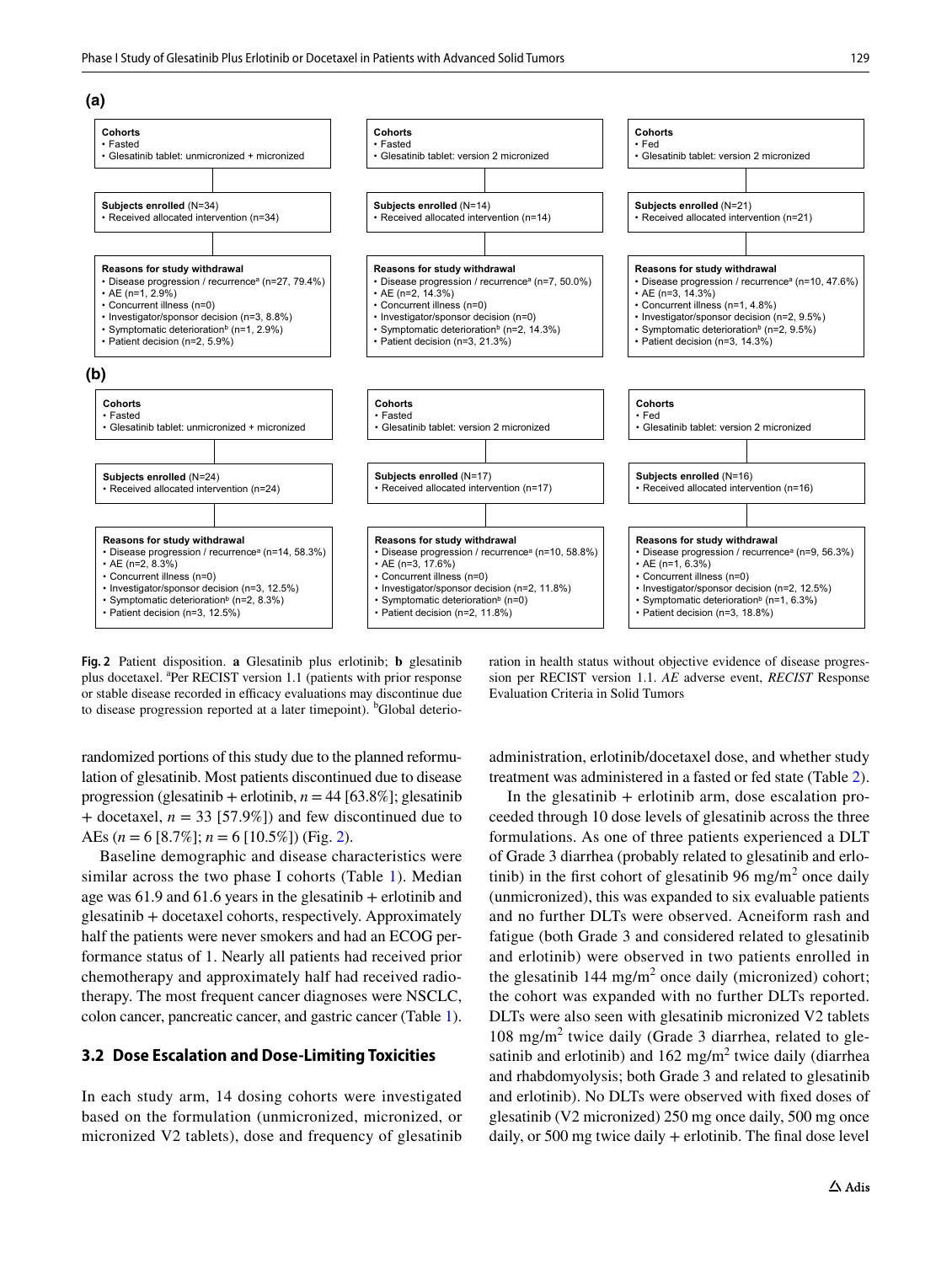<span id="page-7-0"></span>**Table 1** Baseline demographic and disease characteristics (safety population)

|                                                                                                    | $G$ lesatinib + erlotinib<br>$[N = 69]$ | Glesatinib + docetaxel<br>$[N = 57]$ |
|----------------------------------------------------------------------------------------------------|-----------------------------------------|--------------------------------------|
| Age, years [median (range)]                                                                        | $61.9(32.6 - 84.1)$                     | $61.6(46.2 - 81.4)$                  |
| Male                                                                                               | 39(56.5)                                | 32(56.1)                             |
| ECOG performance status                                                                            |                                         |                                      |
| $\boldsymbol{0}$                                                                                   | 31(44.9)                                | 29(50.9)                             |
| 1                                                                                                  | 38(55.1)                                | 28(49.1)                             |
| Never smoker                                                                                       | 38(55.1)                                | 23(40.4)                             |
| Cancer diagnosis <sup>a</sup>                                                                      |                                         |                                      |
| <b>NSCLC</b>                                                                                       | 10(14.5)                                | 16(28.1)                             |
| Colon cancer                                                                                       | 14(20.3)                                | $\overline{0}$                       |
| Pancreatic carcinoma                                                                               | 3(4.3)                                  | 7(12.3)                              |
| Gastric cancer                                                                                     | 5(7.2)                                  | 2(3.5)                               |
| Pancreatic adenocarcinoma                                                                          | 6(8.7)                                  | $\overline{0}$                       |
| Esophageal adenocarcinoma                                                                          | 4(5.8)                                  | 2(3.5)                               |
| Rectal cancer                                                                                      | 5(7.2)                                  | $\boldsymbol{0}$                     |
| Liver cancer                                                                                       | 4(5.8)                                  | $\Omega$                             |
| Prostate cancer                                                                                    | $\boldsymbol{0}$                        | 4(7.0)                               |
| <b>Bladder</b> cancer                                                                              | 1(1.4)                                  | 2(3.5)                               |
| Transitional cell carcinoma                                                                        | $\overline{0}$                          | 3(5.3)                               |
| Prior cancer treatment                                                                             |                                         |                                      |
| Chemotherapy                                                                                       | 66 (95.7)                               | 51 (89.5)                            |
| Surgery                                                                                            | 40(58.0)                                | 30(52.6)                             |
| Radiation                                                                                          | 38(55.1)                                | 30(52.6)                             |
| Hormonal therapy                                                                                   | $\boldsymbol{0}$                        | 4(7.0)                               |
| Other                                                                                              | 15(21.7)                                | 18 (31.6)                            |
| Months from cancer diagnosis to first dose of study medication [mean (SD)]                         | 44.3 (47.7)                             | 36.3(31.1)                           |
| Months from the most recent recurrence/relapse to first dose of study medication<br>[mean $(SD)$ ] | 14.3(16.5)                              | 12.6(17.3)                           |

Data are expressed as *n* (%) unless otherwise specifed

*ECOG* Eastern Cooperative Oncology Group, *NSCLC* non-small cell lung cancer, *SD* standard deviation

a Reported for three or more patients

and MAD in this treatment arm was glesatinib 700 mg (V2 micronized) twice daily with food  $+$  erlotinib 150 mg once daily, at which two of fve DLT-evaluable patients experienced DLTs of Grade 3 diarrhea (both considered related to glesatinib and erlotinib) (Table [2](#page-8-0)).

Dose escalation of glesatinib + docetaxel also proceeded through 10 glesatinib dose levels across the three formulations. No DLTs were observed with glesatinib (unmicronized and micronized formulations) at doses up to 144 mg once daily in combination with docetaxel. Following DLTs of Grade 3 diarrhea (related to glesatinib and docetaxel) and Grade 3 elevated lipase (related to glesatinib) in the frst patient who received glesatinib 96  $mg/m<sup>2</sup>$  twice daily (micronized) + docetaxel 75 mg/m<sup>2</sup> every 3 weeks, and a DLT of Grade 3 fatigue in the second patient in this cohort, the MTD of micronized glesatinib (micronized) + docetaxel was considered exceeded. With glesatinib micronized V2 tablets, no DLTs were observed at doses of  $48-170$  mg/m<sup>2</sup> twice daily or a 300 mg twicedaily fixed dose. A DLT of elevated aspartate aminotransferase (AST; considered related to docetaxel) was observed in one of six patients in the glesatinib 450 mg twice daily cohort, and at the MAD of glesatinib 700 mg twice daily  $(V2$  micronized) + docetaxel 75 mg/m<sup>2</sup> every 3 weeks, two of six DLT-evaluable patients experienced DLTs: Grade 2 acute pancreatitis (considered related to glesatinib and unrelated to docetaxel) and Grade 3 elevated AST (considered related to glesatinib and docetaxel) (Table [2\)](#page-8-0).

While the MADs of glesatinib (V2 micronized) 700 mg twice daily in combination with erlotinib 150 mg once daily or docetaxel  $75 \text{ mg/m}^2$  every 3 weeks exceeded the MTD in both study arms, evaluation of MTD did not proceed due to termination of the study (further MTD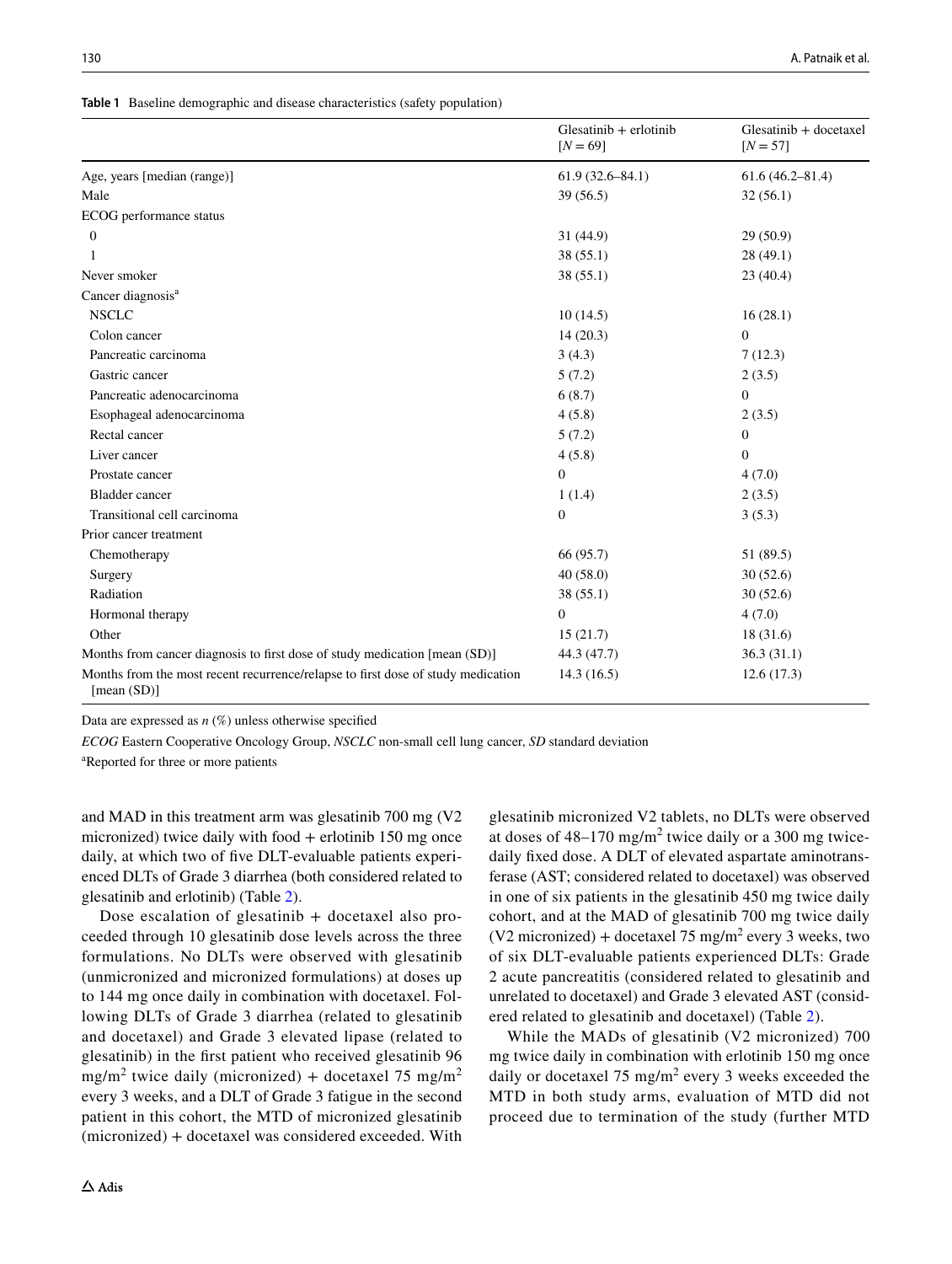| Cohort |                                           | Glesatinib dose<br>and formulation         | Fed or fasting | Received study medica-<br>tion (DLT evaluable), $n$                                                                  | Observed DLTs <sup>a</sup><br>Relationship to study medication                                                                                                                                                                       |
|--------|-------------------------------------------|--------------------------------------------|----------------|----------------------------------------------------------------------------------------------------------------------|--------------------------------------------------------------------------------------------------------------------------------------------------------------------------------------------------------------------------------------|
|        |                                           |                                            |                | Glesatinib glycolate + erlotinib (100 mg qd in Cohort 1 and 150 mg qd in Cohorts $2-14$ )                            |                                                                                                                                                                                                                                      |
| 1      |                                           | 96 mg/m <sup>2</sup> qd<br>Unmicronized    | Fasting        | 8(6)                                                                                                                 | Diarrhea (Grade 3, $n = 1$ )<br>Related to glesatinib and erlotinib                                                                                                                                                                  |
| 2      |                                           | 96 mg/m <sup>2</sup> qd<br>Unmicronized    | Fasting        | 6(4)                                                                                                                 | $\boldsymbol{0}$                                                                                                                                                                                                                     |
| 3      |                                           | 96 mg/m <sup>2</sup> qd<br>Micronized      | Fasting        | 4(3)                                                                                                                 | $\boldsymbol{0}$                                                                                                                                                                                                                     |
| 4      |                                           | 144 mg/m <sup>2</sup> qd<br>Micronized     | Fasting        | 9(9)                                                                                                                 | Acneiform rash (Grade 3, $n = 1$ )<br>Related to glesatinib and erlotinib<br>Fatigue (Grade 3, $n = 1$ )<br>Related to glesatinib and erlotinib                                                                                      |
| 5      |                                           | 72 mg/m <sup>2</sup> bid<br>Unmicronized   | Fasting        | 4(4)                                                                                                                 | $\mathbf{0}$                                                                                                                                                                                                                         |
| 6      |                                           | 108 mg/m <sup>2</sup> bid<br>Unmicronized  | Fasting        | 3(3)                                                                                                                 | $\boldsymbol{0}$                                                                                                                                                                                                                     |
| 7      |                                           | 72 mg/m <sup>2</sup> bid<br>Micronized V2  | Fasting        | 3(3)                                                                                                                 | $\boldsymbol{0}$                                                                                                                                                                                                                     |
| 8      |                                           | 108 mg/m <sup>2</sup> bid<br>Micronized V2 | Fasting        | 4(4)                                                                                                                 | Diarrhea (Grade 3, $n = 1$ )<br>Related to glesatinib and erlotinib                                                                                                                                                                  |
| 9      |                                           | 162 mg/m <sup>2</sup> bid<br>Micronized V2 | Fasting        | 7(4)                                                                                                                 | Diarrhea (Grade 3, $n = 1$ )<br>Related to glesatinib and erlotinib<br>Rhabdomyolysis (Grade 3, $n = 1$ )<br>Related to glesatinib and erlotinib                                                                                     |
| 10     |                                           | 75 mg/m <sup>2</sup> qd<br>Micronized V2   | Fed            | 3(3)                                                                                                                 | $\mathbf{0}$                                                                                                                                                                                                                         |
| 11     |                                           | $250$ mg qd<br>Micronized V2               | Fed            | 4(3)                                                                                                                 | $\boldsymbol{0}$                                                                                                                                                                                                                     |
| 12     |                                           | $500$ mg qd<br>Micronized V2               | Fed            | 3(3)                                                                                                                 | $\boldsymbol{0}$                                                                                                                                                                                                                     |
| 13     |                                           | 500 mg bid<br>Micronized V2                | Fed            | 4(4)                                                                                                                 | $\boldsymbol{0}$                                                                                                                                                                                                                     |
| 14     |                                           | 700 mg bid<br>Micronized V2                | Fed            | 7(5)                                                                                                                 | Diarrhea (Grade 3, $n = 2$ )<br>Related to glesatinib and erlotinib (both events)                                                                                                                                                    |
|        |                                           |                                            |                | Glesatinib glycolate + docetaxel (50 mg/m <sup>2</sup> q3w in Cohort 1 and 75 mg/m <sup>2</sup> q3w in Cohorts 2–14) |                                                                                                                                                                                                                                      |
| 1      | 96 mg/m <sup>2</sup> qd<br>Unmicronized   |                                            | Fasting        | 3(3)                                                                                                                 | $\boldsymbol{0}$                                                                                                                                                                                                                     |
| 2      | 96 mg/m <sup>2</sup> qd<br>Unmicronized   |                                            | Fasting        | 4(3)                                                                                                                 | $\boldsymbol{0}$                                                                                                                                                                                                                     |
| 3      | 144 mg/m <sup>2</sup> qd<br>Unmicronized  |                                            | Fasting        | 4(3)                                                                                                                 | $\boldsymbol{0}$                                                                                                                                                                                                                     |
| 4      | 144 mg/m <sup>2</sup> qd<br>Micronized    |                                            | Fasting        | 4(4)                                                                                                                 | $\boldsymbol{0}$                                                                                                                                                                                                                     |
| 5      | 96 mg/m <sup>2</sup> bid<br>Micronized    |                                            | Fasting        | 2(2)                                                                                                                 | Fatigue (Grade 3, $n = 1$ )<br>Related to glesatinib and docetaxel<br>Diarrhea (Grade 3, $n = 1$ ) <sup>b</sup><br>Related to glesatinib and docetaxel<br>Lipase increased (Grade 3, $n = 1$ ) <sup>b</sup><br>Related to glesatinib |
| 6      | 72 mg/m <sup>2</sup> bid<br>Unmicronized  |                                            | Fasting        | 7(7)                                                                                                                 | Lipase increased (Grade 3, $n = 1$ )<br>Related to glesatinib                                                                                                                                                                        |
| 7      | 48 mg/m <sup>2</sup> bid<br>Micronized V2 |                                            | Fasting        | 3(3)                                                                                                                 | $\boldsymbol{0}$                                                                                                                                                                                                                     |
| 8      | 72 mg/m <sup>2</sup> bid<br>Micronized V2 |                                            | Fasting        | 3(3)                                                                                                                 | $\boldsymbol{0}$                                                                                                                                                                                                                     |

<span id="page-8-0"></span>

| <b>Table 2</b> Dose-limiting toxicities across the glesatinib dosing cohorts |  |
|------------------------------------------------------------------------------|--|
|------------------------------------------------------------------------------|--|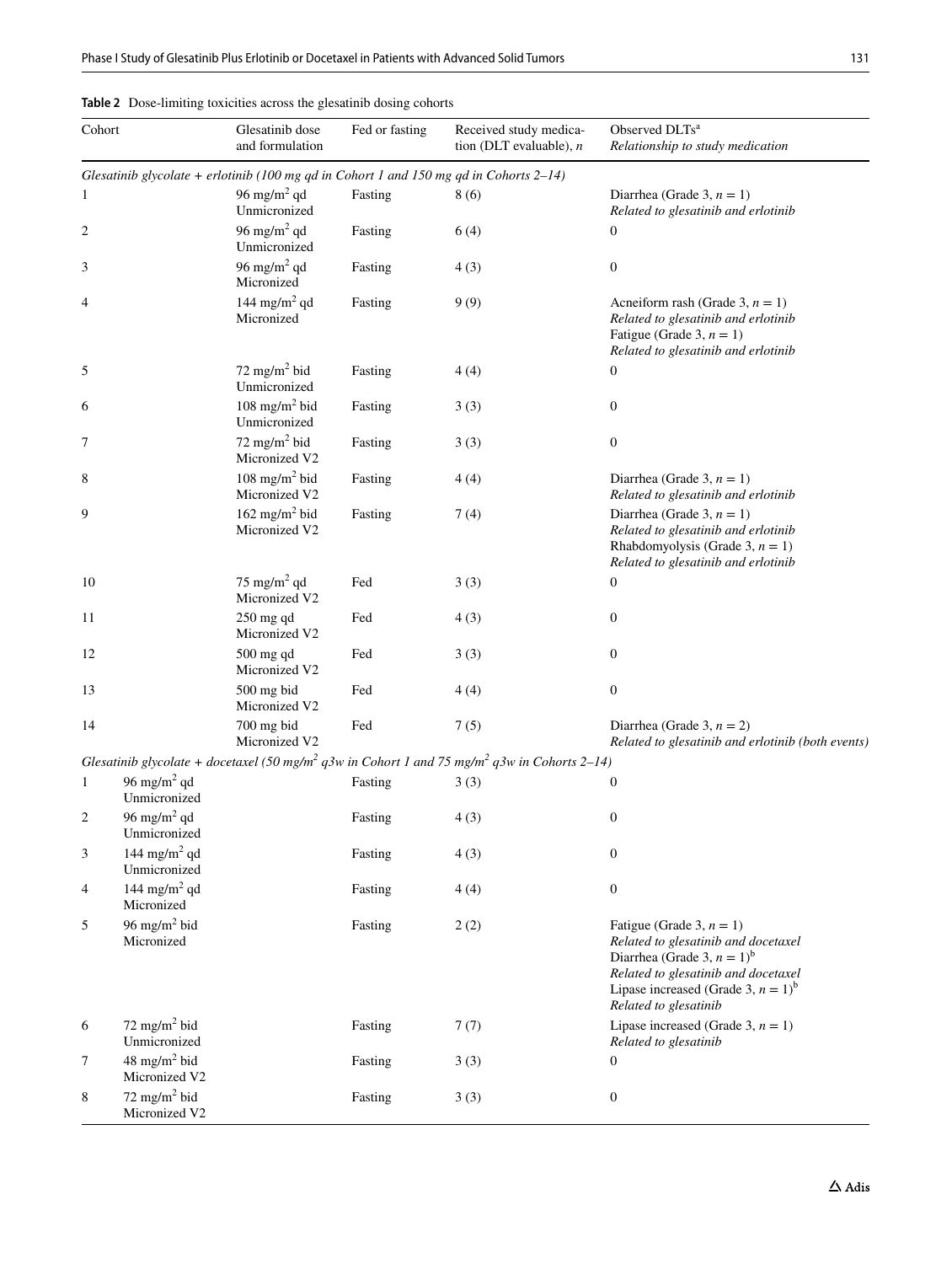#### **Table 2** (continued)

| Cohort |                                            | Glesatinib dose<br>and formulation | Fed or fasting | Received study medica-<br>tion (DLT evaluable), $n$ | Observed DLTs <sup>a</sup><br>Relationship to study medication                                                                                             |
|--------|--------------------------------------------|------------------------------------|----------------|-----------------------------------------------------|------------------------------------------------------------------------------------------------------------------------------------------------------------|
| 9      | 96 mg/m <sup>2</sup> bid<br>Micronized V2  |                                    | Fasting        | 4(3)                                                | $\boldsymbol{0}$                                                                                                                                           |
| 10     | 128 mg/m <sup>2</sup> bid<br>Micronized V2 |                                    | Fasting        | 3(3)                                                | $\boldsymbol{0}$                                                                                                                                           |
| 11     | 170 mg/m <sup>2</sup> bid<br>Micronized V2 |                                    | Fasting        | 4(4)                                                | $\mathbf{0}$                                                                                                                                               |
| 12     | $300$ mg bid<br>Micronized V2              |                                    | Fed            | 4(4)                                                | $\mathbf{0}$                                                                                                                                               |
| 13     | $450$ mg bid<br>Micronized V2              |                                    | Fed            | 6(6)                                                | AST increased (Grade 3, $n = 1$ )<br>Related to docetaxel                                                                                                  |
| 14     | $700$ mg bid<br>Micronized V2              |                                    | Fed            | 6(6)                                                | AST increased (Grade 3, $n = 1$ )<br>Unrelated to glesatinib and docetaxel<br>Acute pancreatitis (Grade 2, $n = 1$ ) <sup>c</sup><br>Related to glesatinib |

*AST* aspartate aminotransferase, *bid* twice daily, *DLT* dose-limiting toxicity, *qd* once daily, *q3w* once every 3 weeks, *V2* version 2 formulation (contained sodium lauryl sulphate), *NCI-CTCAE* National Cancer Institute Common Terminology Criteria for Adverse Events

a NCI-CTCAE grade; 'related' includes 'defnitely', 'probably', and 'possibly' related to study treatment per investigator assessment b Observed in the same patient

c Event resulted in study discontinuation and was determined as a DLT by the investigator, in consultation with the sponsor

evaluations were planned using reformulated glesatinib, as described below).

#### **3.3 Safety**

Median (range) duration of study treatment was 1.3 months (0 days to 28.0 months) and 1.3 months (1 day to 18.1 months) in the glesatinib  $+$  erlotinib and glesatinib  $+$  docetaxel groups, respectively, with approximately half of the patients (50.7% and 52.6%, respectively) completing only one cycle of treatment. The mean (standard deviation) relative dose intensity of glesatinib was 90.7% (16.7%) and 89.6% (16.9%) in the glesatinib + erlotinib and glesatinib + docetaxel groups, respectively.

The most frequent treatment-emergent AEs were diarrhea (glesatinib + erlotinib:  $80.7\%$  [ $n = 60$ ]; glesatinib + docetaxel: 49.1% [*n* = 28]), fatigue (59.4% [*n* = 41]; 75.4% [*n* = 43]), neutropenia (0; 64.9% [*n* = 37]), alopecia (0; 49.1%  $[n = 28]$ ), and nausea (40.6%  $[n = 28]$ ; 40.4%  $[n = 23]$ ). These AEs were frequently considered related to study treatment (Table [3](#page-10-0)). Across the study, 42 patients experienced 64 treatment-emergent serious AEs (SAEs), of which disease progression was most frequent (glesatinib + erlotinib:  $11.6\%$  [ $n = 8$ ]; glesatinib + docetaxel: 5.3%  $[n = 3]$ ). Other treatment-emergent SAEs occurring in two or more patients were gastrointestinal hemorrhage, pneumonia, and pulmonary embolism (glesatinib + erlotinib, each  $n = 2$  [2.9%]) and febrile neutropenia (glesatinib + docetaxel:  $n = 2$  [3.5%]). Laboratory results were unremarkable. Increased QTc  $(\geq)30$  msec from baseline) was observed in eight patients (14.0%) receiving glesatinib + docetaxel, ranging from 30.8 to 38.6 msec, and was not considered clinically signifcant. Left ventricular ejection fraction decline was observed in two patients (2.9%) receiving glesatinib + erlotinib (screening to study end:  $55$  to  $36\%$ [reported as a treatment-related SAE in an individual with a history of coronary disease] and 57 to 41% [not reported as an AE]). Thirteen patients (10.3%) died within 28 days of receiving the last dose of study medication: 12 deaths were considered unrelated to study medication  $(n = 11)$  disease progression,  $n = 1$  cardiorespiratory arrest), while one death due to pneumonitis was considered possibly related to study medication and occurred in a patient with NSCLC receiving glesatinib  $+$  docetaxel (1.8%) who had dyspnea and decreased right lung breath sounds, ongoing since study enrollment.

#### **3.4 Efcacy**

Of the patients who received glesatinib  $+$  erlotinib, ORR was 1.8%. One PR (duration of 6 months with fasted glesatinib 72 mg/m<sup>2</sup> twice daily + erlotinib 150 mg in an individual with NSCLC) was reported among the 50 patients with measurable disease at baseline (there were no responses in the seven patients with non-measurable disease at baseline). Stable disease (SD) was observed in 27 patients (47.4%), while 22 patients (38.6%) had disease progression (PD). Of the patients who received glesatinib + docetaxel, ORR was 12.0%. PRs were observed in 6 of 49 patients with measurable disease at baseline (NSCLC,  $n = 2$ ; urothelial cancer,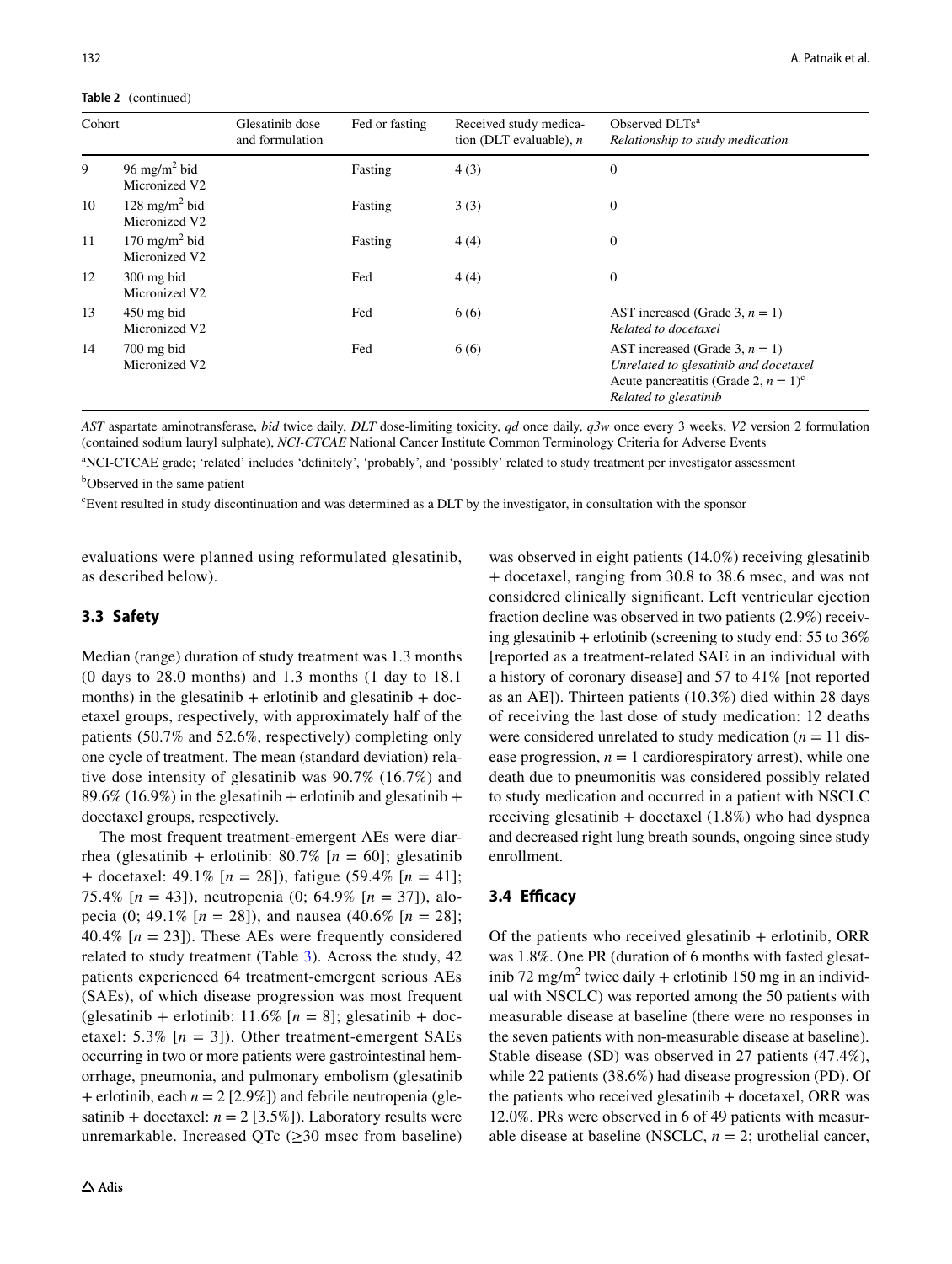| MedDRA preferred term | $G$ lesatini $b +$ erlotini $b$<br>$[N = 69]$ |                | $G$ lesatinib + docetaxel<br>$[N = 57]$ |                  |  |
|-----------------------|-----------------------------------------------|----------------|-----------------------------------------|------------------|--|
|                       | All grades                                    | Grade 3 or 4   | All grades                              | Grade 3 or 4     |  |
| Diarrhea              | 58 (84.1)                                     | 12(17.4)       | 26(45.6)                                | 4(7.0)           |  |
| Fatigue               | 32(46.4)                                      | 1(1.4)         | 40(70.2)                                | 1(1.8)           |  |
| Nausea                | 21(30.4)                                      | $\theta$       | 20(35.1)                                | $\mathbf{0}$     |  |
| Rash                  | 30(43.5)                                      | 1(1.4)         | 8(14.0)                                 | $\boldsymbol{0}$ |  |
| Neutropenia           | $\mathbf{0}$                                  | $\theta$       | 37(64.9)                                | 37(64.9)         |  |
| Anorexia              | 20(29.0)                                      | $\Omega$       | 16(28.1)                                | $\boldsymbol{0}$ |  |
| Alopecia              | $\mathbf{0}$                                  | $\Omega$       | 28(49.1)                                | $\mathbf{0}$     |  |
| Vomiting              | 9(13.0)                                       | $\Omega$       | 13(22.8)                                | $\mathbf{0}$     |  |
| Dysgeusia             | 8 (11.6)                                      | $\theta$       | 13(22.8)                                | $\boldsymbol{0}$ |  |
| Mucosal inflammation  | 6(8.7)                                        | $\overline{0}$ | 10(17.5)                                | $\boldsymbol{0}$ |  |
| Hypokalemia           | 10(14.5)                                      | 4(5.8)         | 5(8.8)                                  | 2(3.5)           |  |
| Dermatitis acneiform  | 14(20.3)                                      | 1(1.4)         | $\mathbf{0}$                            | $\boldsymbol{0}$ |  |
| Dry skin              | 10(14.5)                                      | $\overline{0}$ | 4(7.0)                                  | $\boldsymbol{0}$ |  |

<span id="page-10-0"></span>**Table 3** AEs (NCI-CTCAE grade) considered related to study treatment (any AE considered 'unknown', 'possibly', 'probably' or 'defnitely' related to any study drug) occurring in ≥10% of patients (safety population)

Data are expressed as *n* (%)

*AEs* adverse events, *MedDRA* Medical Dictionary for Regulatory Activities, *NCI-CTCAE* National Cancer Institute Common Terminology Criteria for Adverse Events

nasopharyngeal cancer, prostate cancer, endometrial cancer,  $n = 1$  each; median [range] duration of response was 2.8 months [1 day to 10.6 months]; there was no response in one patient with non-measurable disease). SD was reported in 24 patients (48.0%) and PD in 19 patients (38.0%). Median (95% confdence interval) PFS was 2.5 months  $(1.4–3.7)$  and 3.1 months  $(1.5–4.4)$  for the glesatinib + erlotinib and glesatinib + docetaxel groups, respectively.

### **3.5 Pharmacokinetics**

Following multiple doses of glesatinib with docetaxel or erlotinib under fasted or fed conditions, after reaching maximum plasma concentration  $(C_{\text{max}})$ , plasma glesatinib concentration declined slowly. The median time to reach  $C_{\text{max}}$  $(t_{\text{max}})$  was observed 1–11 h postdose, and mean peak-totrough ratios were approximately 0.9–3.4 across all cohorts under fasted conditions. Bioavailability was limited, with systemic exposure to glesatinib tending to increase in a less than dose proportional manner at higher doses, and there was no evidence to suggest improved absorption or bioavailability was associated with a particular formulation of glesatinib. Food did not appear to impact the PK parameters of glesatinib:  $C_{\text{max}}$  and area under the plasma concentration–time curve from time zero to 12 h  $(AUC_{12})$  values were comparable in fed and fasted cohorts receiving glesatinib V2 tablets twice daily (with erlotinib or docetaxel). While high interpatient variability was observed, there was no evidence that increasing the dose of erlotinib or docetaxel impacted glesatinib PK parameters, or *vice versa*. Plasma PK parameters for glesatinib in combination with erlotinib and docetaxel are summarized Tables [4](#page-11-0) and [5,](#page-12-0) respectively.

## **4 Discussion**

This study examined the potential utility of combining glesatinib, an investigational TKI of MET and AXL at clinically relevant doses, with erlotinib and separately with docetaxel. Glesatinib was evaluated across diferent glycolate formulations (unmicronized, micronized, and micronized V2 tablets) and at difering dose levels.

The tolerability of glesatinib in combination with erlotinib or docetaxel was acceptable and no safety concerns were identifed that were considered likely to impact further clinical development. Across the treatment cohorts, diarrhea (glesatinib + erlotinib: 84.1%; glesatinib + docetaxel: 45.6%), fatigue (46.4%; 70.4%), nausea (30.4%; 35.1%), and rash (43.5%; 14.0%) were the most frequent AEs considered related to any study treatment, broadly in line with the anticipated safety profle of these treatment combinations. PK data revealed glesatinib concentrations were comparable between the fed and fasted cohorts receiving glesatinib micronized V2, indicating a lack of food efect, facilitating convenient timing for twice-daily dosing. Furthermore, there was no evidence of drug–drug interactions with glesatinib and erlotinib or docetaxel, suggesting glesatinib may have the potential to be combined with other cytotoxic agents.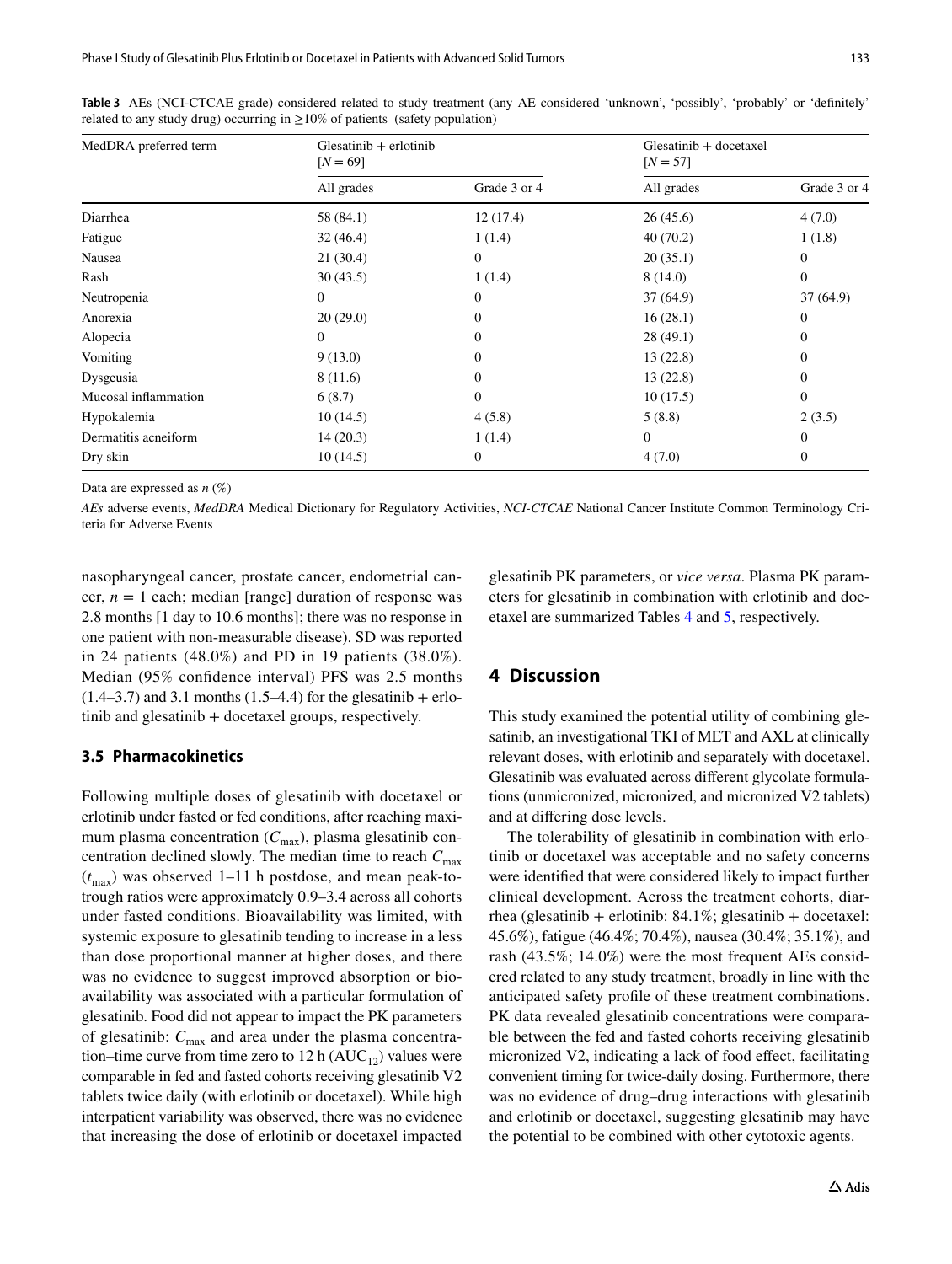<span id="page-11-0"></span>**Table 4** Pharmacokinetic parameters for glesatinib in combination with erlotinib (erlotinib dose was 100 mg qd in cohort 1 and 150 mg qd in cohorts 2–14) during cycle 2, day 1

| Cohort         | Glesatinib dose and<br>formulation          | Statistic                              | $C_{\text{max}}$ (ng/mL)          | $t_{\rm max}^{\quad \  a}$ (h)            | $AUC_{12}^{\ b}$<br>$(ng \cdot h/mL)$     | $CL_{ss}/F$ (L/h)             | $C_{\text{max}}/C_{\text{trough}}$ ratio |
|----------------|---------------------------------------------|----------------------------------------|-----------------------------------|-------------------------------------------|-------------------------------------------|-------------------------------|------------------------------------------|
|                | Glesatinib qd under fasted conditions       |                                        |                                   |                                           |                                           |                               |                                          |
| 1              | 96 mg/m <sup>2</sup> qd<br>Unmicronized     | Mean<br><b>SD</b><br>$\boldsymbol{n}$  | 59.3<br>25.5<br>6                 | 4.0<br>$(3.0 - 10.0)$<br>6                | 1080<br>443<br>6                          | 208<br>74.7<br>6              | 2.56<br>1.36<br>6                        |
| $\overline{c}$ | 96 mg/m <sup>2</sup> qd<br>Unmicronized     | Mean<br><b>SD</b><br>$\boldsymbol{n}$  | 58.4<br>34.6<br>4                 | 7.5<br>$(5.0 - 24.0)$<br>4                | 1143<br>792<br>4                          | 207<br>126<br>$\overline{4}$  | 3.38<br>3.86<br>$\overline{4}$           |
| 3              | 96 mg/m <sup>2</sup> qd<br>Micronized       | Mean<br><b>SD</b><br>$\boldsymbol{n}$  | 56.8<br>26.9<br>4                 | 3.0<br>$(3.0 - 5.0)$<br>4                 | 1160<br>529<br>$\overline{4}$             | 212<br>123<br>$\overline{4}$  | 1.49<br>0.116<br>$\overline{4}$          |
| $\overline{4}$ | 144 mg/m <sup>2</sup> qd<br>Micronized      | Mean<br><b>SD</b><br>$\boldsymbol{n}$  | 51.8<br>21.8<br>$\overline{7}$    | 5.0<br>$(1.0 - 5.0)$<br>7                 | 975<br>488<br>$\tau$                      | 358<br>144<br>$\overline{7}$  | 1.75<br>0.502<br>$\tau$                  |
|                | Glesatinib bid under fasted conditions      |                                        |                                   |                                           |                                           |                               |                                          |
| 5              | $72$ mg/m <sup>2</sup> bid<br>Unmicronized  | Mean<br><b>SD</b><br>$\boldsymbol{n}$  | 48.0<br>38.0<br>$\overline{4}$    | 2.0<br>$(1.0 - 10.0)$<br>$\overline{4}$   | 529<br>416<br>4                           | 500<br>449<br>4               | 1.00<br>0.068<br>$\overline{4}$          |
| 6              | $108$ mg/m <sup>2</sup> bid<br>Unmicronized | Mean<br><b>SD</b><br>$\boldsymbol{n}$  | 60.5<br>NC<br>$\overline{2}$      | 5.5<br>$(1.0 - 10.0)$<br>$\overline{c}$   | 690<br>$_{\mathrm{NC}}$<br>$\overline{c}$ | 513<br>NC<br>2                | 0.937<br>NC<br>2                         |
| 7              | 72 mg/m $^2$ bid<br>Micronized V2           | Mean<br><b>SD</b><br>$\boldsymbol{n}$  | 62.0<br>21.2<br>3                 | 5.0<br>$(3.0 - 12.0)$<br>3                | 629<br>177<br>3                           | 253<br>78.6<br>3              | 1.28<br>0.417<br>3                       |
| 8              | 108 mg/m <sup>2</sup> bid<br>Micronized V2  | Mean<br><b>SD</b><br>$\boldsymbol{n}$  | 59.3<br>32.2<br>3                 | 5.0<br>$(1.0 - 10.0)$<br>3                | 452<br>NC<br>2                            | 485<br>NC<br>2                | 1.09<br>0.077<br>3                       |
| 9              | 162 mg/m <sup>2</sup> bid<br>Micronized V2  | Mean<br><b>SD</b><br>$\boldsymbol{n}$  | 90.6<br>41.3<br>3                 | 1.0<br>$(1.0 - 3.0)$<br>3                 | 937<br>422<br>3                           | 389<br>232<br>3               | 0.99<br>0.241<br>3                       |
|                | Glesatinib qd under fed conditions          |                                        |                                   |                                           |                                           |                               |                                          |
| 10             | 75 mg/m <sup>2</sup> qd<br>Micronized V2    | Mean<br><b>SD</b><br>$\boldsymbol{n}$  | 50.8<br>3.64<br>3                 | 24.0<br>$(5.0 - 24.0)$<br>3               | 1018<br>72.7<br>3                         | 131<br>56.3<br>3              | 1.36<br>0.361<br>3                       |
| 11             | 250 mg qd<br>Micronized V2                  | Mean<br><b>SD</b><br>$\boldsymbol{n}$  | 39.0<br>24.6<br>3                 | 9.0<br>$(1.0 - 12.0)$<br>3                | 846<br>538<br>3                           | 403<br>272<br>3               | 1.22<br>0.356<br>3                       |
| 12             | 500 mg qd<br>Micronized V2                  | Mean<br><b>SD</b><br>n                 | 94.4<br>14.5<br>$\mathfrak{Z}$    | 12.0<br>$(10.0 - 24.0)$<br>$\mathfrak{Z}$ | 1935<br>393<br>3                          | 265<br>53.0<br>$\mathfrak{Z}$ | 1.34<br>0.114<br>$\mathfrak{Z}$          |
|                | Glesatinib bid under fed conditions         |                                        |                                   |                                           |                                           |                               |                                          |
| 13             | 500 mg bid<br>Micronized V2                 | Mean<br>${\rm SD}$<br>$\boldsymbol{n}$ | 183<br>51.5<br>4                  | 7.5<br>$(5.0 - 10.0)$<br>4                | 1916<br>412<br>$\overline{4}$             | 269<br>53.3<br>$\overline{4}$ | 1.15<br>0.044<br>$\overline{4}$          |
| 14             | 700 mg bid<br>Micronized V2                 | Mean<br><b>SD</b><br>$\boldsymbol{n}$  | 111<br>${\rm NC}$<br>$\mathbf{1}$ | 5.0<br>$(5.0 - 5.0)$<br>$\mathbf{1}$      | 1290<br>${\rm NC}$<br>$\mathbf{1}$        | 543<br>NC<br>$\mathbf{1}$     | 1.18<br>NC<br>$\mathbf{1}$               |

*AUC12/24* area under the plasma concentration–time curve from time zero to 12 or 24 h after dosing, *bid* twice daily, *CLss/F* apparent clearance after multiple oral administrations, *Cmax* maximum plasma concentration, *Ctrough* predose plasma concentration, *NC* not calculated, *qd* once daily, *SD* standard deviation,  $t_{max}$  time to maximum observed plasma concentration

<sup>a</sup>Median and range reported for  $t_{\text{max}}$ 

 $b$ AUC<sub>24</sub> reported for cohorts 1–4 and cohorts 10–12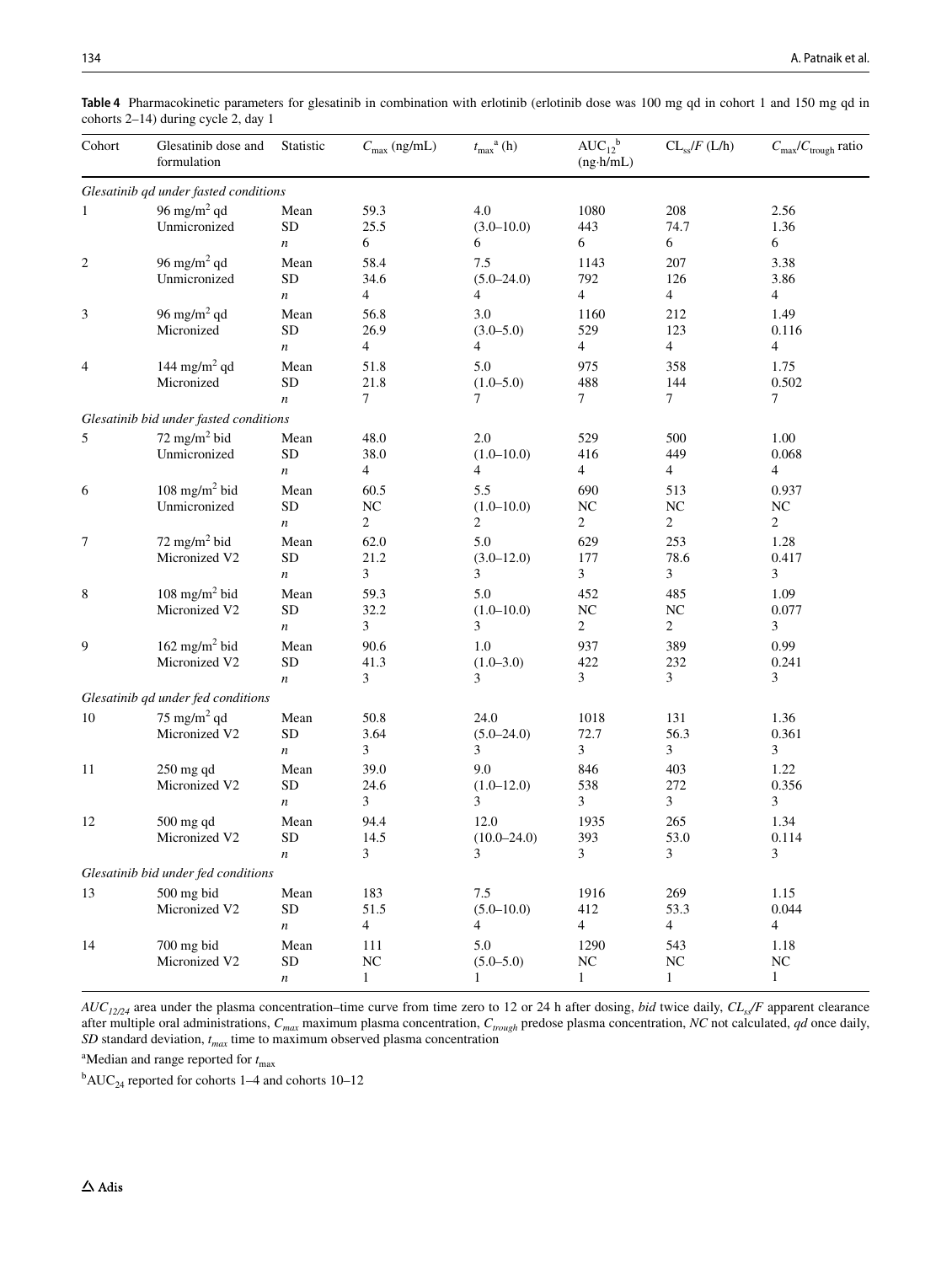<span id="page-12-0"></span>**Table 5** Pharmacokinetic parameters for glesatinib in combination with docetaxel (docetaxel dose was 50 mg/m<sup>2</sup> q3w in cohort 1 and 75 mg/m<sup>2</sup> q3w in cohorts 2–14) during cycle 2, day 1

| Cohort           | Glesatinib dose and<br>formulation         | Statistic          | $C_{\text{max}}$ (ng/mL) | $t_{\max}^{\quad a}(h)$ | $AUC_{12}^b$<br>$(ng \cdot h/mL)$ | $CL_{ss}/F$ (L/h) | $C_{\text{max}}/C_{\text{trough}}$ ratio |
|------------------|--------------------------------------------|--------------------|--------------------------|-------------------------|-----------------------------------|-------------------|------------------------------------------|
|                  | Glesatinib qd under fasted conditions      |                    |                          |                         |                                   |                   |                                          |
| $\mathbf{1}$     | 96 mg/m <sup>2</sup> qd                    | Mean               | 83.5                     | 3.0                     | 1574                              | 128               | 1.74                                     |
|                  | Unmicronized                               | <b>SD</b>          | 11.9                     | $(2.0 - 5.0)$           | 137                               | 11.1              | 0.475                                    |
|                  |                                            | $\boldsymbol{n}$   | 3                        | 3                       | 3                                 | 3                 | 3                                        |
| $\boldsymbol{2}$ | 96 mg/m <sup>2</sup> qd                    | Mean               | 74.7                     | 5.0                     | 1207                              | 157               | 2.51                                     |
|                  | Unmicronized                               | <b>SD</b>          | 30.8                     | $(3.0 - 5.0)$           | 443                               | 85.2              | 0.799                                    |
|                  |                                            | $\boldsymbol{n}$   | 3                        | 3                       | 3                                 | 3                 | 3                                        |
| 3                | 144 mg/m <sup>2</sup> qd                   | Mean               | 67.3                     | $7.0\,$                 | 1120                              | 407               | 2.37                                     |
|                  | Unmicronized                               | <b>SD</b>          | 58.5<br>3                | $(3.0 - 7.0)$<br>3      | 928<br>3                          | 355<br>3          | 0.860<br>3                               |
|                  |                                            | $\boldsymbol{n}$   |                          |                         |                                   |                   |                                          |
| 4                | 144 mg/m <sup>2</sup> qd<br>Micronized     | Mean<br>${\rm SD}$ | 99.7<br>41.7             | 2.0<br>$(2.0 - 24.0)$   | 1643<br>861                       | 182<br>57.3       | 1.56<br>0.465                            |
|                  |                                            | $\boldsymbol{n}$   | 3                        | 3                       | 3                                 | 3                 | 3                                        |
|                  | Glesatinib bid under fasted conditions     |                    |                          |                         |                                   |                   |                                          |
| 5                | 96 mg/m <sup>2</sup> bid                   | Mean               | 64.7                     | 11.0                    | 488                               | 410               | 120                                      |
|                  | Micronized                                 | <b>SD</b>          | NC                       | $(11.0 - 11.0)$         | NC                                | NC                | NC                                       |
|                  |                                            | $\boldsymbol{n}$   | $\mathbf{1}$             | $\mathbf{1}$            | $\mathbf{1}$                      | $\mathbf{1}$      | $\mathbf{1}$                             |
| 6                | $72$ mg/m <sup>2</sup> bid                 | Mean               | 84.2                     | 4.0                     | 828                               | 241               | 1.43                                     |
|                  | Unmicronized                               | <b>SD</b>          | 45.8                     | $(2.0 - 5.0)$           | 430                               | 226               | 0.302                                    |
|                  |                                            | $\boldsymbol{n}$   | 6                        | 6                       | 6                                 | 6                 | 6                                        |
| 7                | 48 mg/m <sup>2</sup> bid                   | Mean               | 58.9                     | 2.0                     | 602                               | 184               | 1.12                                     |
|                  | Micronized V2                              | ${\rm SD}$         | 24.3                     | $(2.0 - 2.0)$           | 246                               | 66.8              | 0.098                                    |
|                  |                                            | $\boldsymbol{n}$   | 3                        | 3                       | 3                                 | 3                 | 3                                        |
| 8                | 72 mg/m <sup>2</sup> bid                   | Mean               | 96.3                     | 1.0                     | 854                               | 138               | 1.19                                     |
|                  | Micronized V2                              | <b>SD</b>          | 23.8                     | $(1.0 - 2.0)$           | 162                               | 27.1              | 0.058                                    |
|                  |                                            | $\boldsymbol{n}$   | 3                        | 3                       | 3                                 | 3                 | 3                                        |
| 9                | 96 mg/m $2$ bid                            | Mean               | 62.6                     | 7.0                     | 578                               | 546               | 1.24                                     |
|                  | Micronized V2                              | <b>SD</b>          | 48.0<br>3                | $(2.0 - 12.0)$<br>3     | 394<br>3                          | 528<br>3          | NC<br>$\overline{2}$                     |
|                  |                                            | $\boldsymbol{n}$   |                          |                         |                                   |                   |                                          |
| 10               | 128 mg/m <sup>2</sup> bid<br>Micronized V2 | Mean<br><b>SD</b>  | 93.3<br>NC               | 2.0<br>$(1.0 - 3.0)$    | 922<br>NC                         | 403<br>NC         | 1.23<br>NC                               |
|                  |                                            | $\boldsymbol{n}$   | $\overline{c}$           | $\overline{c}$          | $\overline{c}$                    | $\overline{c}$    | $\overline{c}$                           |
| 11               | 170 mg/m <sup>2</sup> bid                  | Mean               | 119                      | 2.0                     | 1122                              | 330               | 1.30                                     |
|                  | Micronized V2                              | <b>SD</b>          | 48.5                     | $(1.0 - 5.0)$           | 441                               | 148               | 0.363                                    |
|                  |                                            | $\boldsymbol{n}$   | $\overline{4}$           | 4                       | $\overline{4}$                    | $\overline{4}$    | $\overline{4}$                           |
|                  | Glesatinib bid under fed conditions        |                    |                          |                         |                                   |                   |                                          |
| 12               | 300 mg bid                                 | Mean               | 205                      | 2.0                     | 2105                              | 162               | 1.14                                     |
|                  | Micronized V2                              | <b>SD</b>          | 77.2                     | $(1.0 - 12.0)$          | 800                               | 72.2              | 0.164                                    |
|                  |                                            | $\boldsymbol{n}$   | $\overline{4}$           | $\overline{4}$          | $\overline{4}$                    | $\overline{4}$    | $\overline{4}$                           |
| 13               | $450$ mg bid                               | Mean               | 132                      | 5.0                     | 1190                              | 503               | 21.2                                     |
|                  | Micronized V2                              | <b>SD</b>          | 74.6                     | $(1.0 - 12.0)$          | 824                               | 255               | 37.9                                     |
|                  |                                            | $\boldsymbol{n}$   | 5                        | 5                       | 5                                 | 5                 | 5                                        |
| 14               | $700$ mg bid                               | Mean               | 141                      | 6.0                     | 1547                              | 528               | 1.11                                     |
|                  | Micronized V2                              | <b>SD</b>          | 53.0                     | $(2.0 - 7.0)$           | 554                               | 284               | 0.433                                    |
|                  |                                            | $\boldsymbol{n}$   | $\overline{4}$           | 4                       | 4                                 | $\overline{4}$    | 4                                        |

 $AUC_{12/24}$  area under the plasma concentration–time curve from time zero to 12 or 24 h after dosing, *bid* twice daily,  $CL_{\mathcal{A}}/F$  apparent clearance after multiple oral administrations,  $C_{max}$  maximum plasma concentration,  $C_{rough}$  predose plasma concentration, *NC* not calculated,  $q3w$  once every 3 weeks, *qd* once daily, *SD* standard deviation, *tmax* time to maximum observed plasma concentration

<sup>a</sup>Median and range reported for  $t_{\text{max}}$ 

 ${}^{\text{b}}$ AUC<sub>24</sub> reported for cohorts 1–4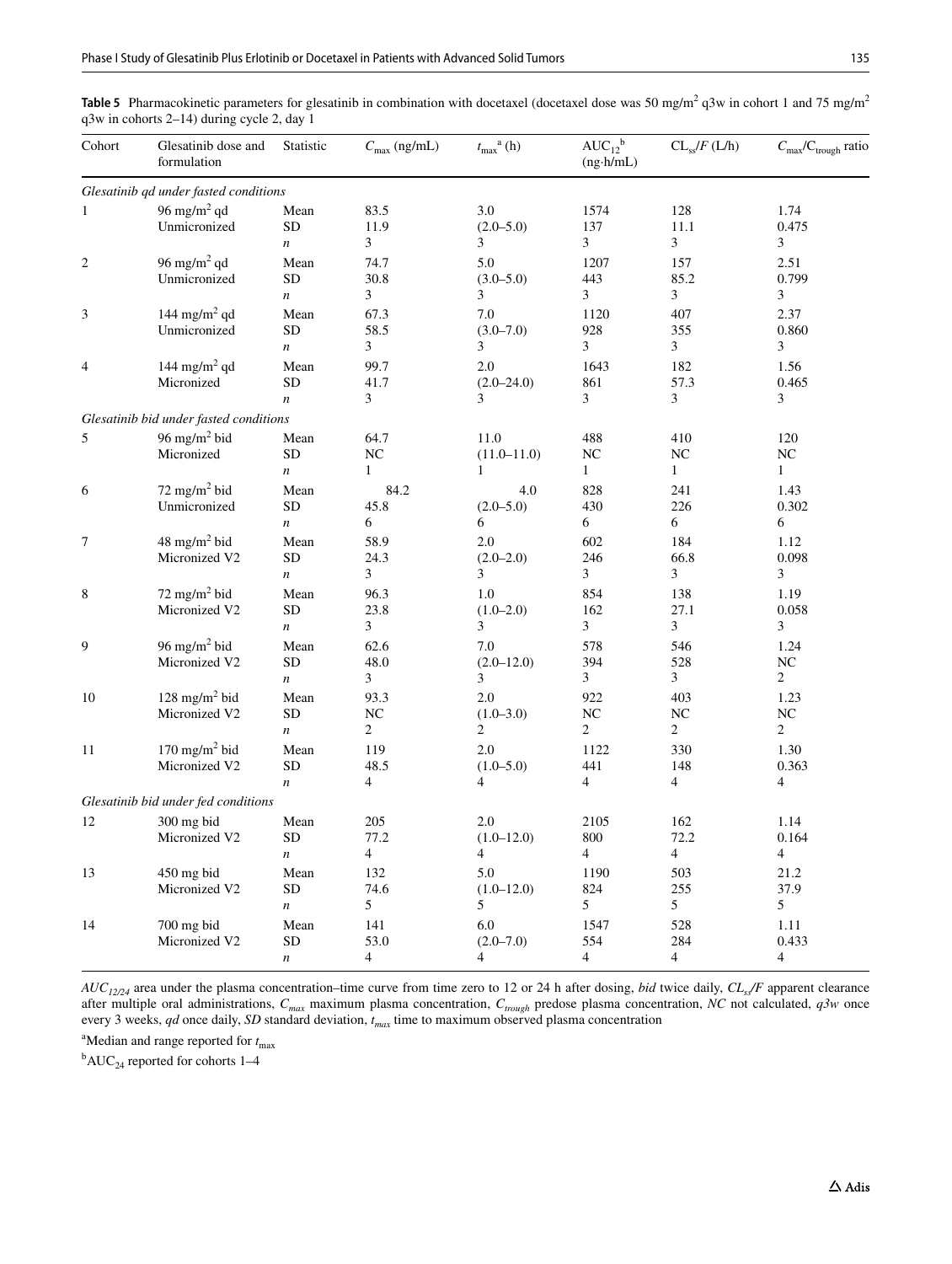Despite activating *MET* alterations or AXL overexpression not being inclusion criteria for this phase I study that focused on safety, modest signals of efficacy were observed, with PRs of  $1.8\%$  and  $12.0\%$  in the glesatinib + erlotinib and glesatinib + docetaxel cohorts, respectively. While exposure to study medication was acceptable (mean relative dose intensity of glesatinib was 90.7% and 89.6% in the erlotinib and docetaxel groups, respectively) and the adverse efect profle of both treatment combinations was suggestive of biological activity, it is likely that lack of genetic selection impacted efficacy findings. Indeed, selection for MET and AXL was planned for further cohorts in this study, which did not proceed due to early termination. These included planned phase I expansion cohorts at the MTD or MAD in each study arm, and a phase II randomized portion investigating glesatinib plus erlotinib versus glesatinib plus docetaxel in patients with stage 3b/4 NSCLC and MET-positive disease and/or AXL overexpression or translocation.

In the dose-escalation portion of this study, the MAD of glesatinib (micronized V2) was 700 mg twice daily in combination with erlotinib 150 mg once daily, or with docetaxel 75 mg/m<sup>2</sup> every 3 weeks. Two of five evaluable patients experienced DLTs of Grade 3 diarrhea at the glesatinib + erlotinib MAD, and two of six evaluable patients experienced DLTs of Grade 2 acute pancreatitis (which resulted in study discontinuation) and Grade 3 elevated AST at the glesatinib + docetaxel MAD. While the MTD of glesatinib with either erlotinib or docetaxel was not formally established, the numbers of DLTs observed at the MAD of both treatment combinations suggests glesatinib (V2 micronized) 700 mg twice daily in combination with erlotinib or docetaxel exceeded the MTD by a small margin.

The MTD of the glesatinib treatment combinations was not established because the study was terminated early due to challenges with the consistency of particle size and bioavailability of glesatinib necessitating further refnement of the tablet formulation. Indeed, the levels of exposure achieved at the MAD of glesatinib (V2 micronized) 700 mg twice daily administered with either erlotinib or docetaxel were considered suboptimal to achieve complete inhibition of MET or AXL, based on preclinical data. Following preliminary observations of a lack of increased exposure at glesatinib with the initial unmicronized formulation assessed at doses  $> 96$  mg/m<sup>2</sup>, attempts were made to improve drug absorption during the course of this study. These included micronization and a micronized formulation of glesatinib containing sodium lauryl sulphate (V2 tablets) in order to reduce particle size and increase the rates of dissolution and solid dispersion [\[22](#page-15-4)]. However, PK data comparing the different formulations of glesatinib were variable and inconclusive, likely due in part to small numbers of patients in each cohort and high interpatient variability. Systemic exposure to glesatinib increased in a less than dose proportional

manner, with no clinically meaningful diferences in exposure or bioavailability between the tested formulations. Suboptimal drug formulation, including poor solubility, stability and/or biodistribution, is an inherent challenge of developing novel agents, due in part to limitations in the prediction of drug bioavailability in humans [\[23\]](#page-15-5). This underscores the need to improve preclinical evaluations, to efectively predict PK parameters in the clinic, and physiochemical studies, to inform particle size specifcation and optimize manufacturing consistency, thereby guiding the refnement of novel drug formulations. Findings from another phase I study, investigating other formulations of glesatinib as monotherapy, impacted the present study (results to be reported separately). Rather than glesatinib glycolate as investigated in this study, this resulted in further assessments of glesatinib, including MTD, being focused on free-base formulations: glesatinib FBS capsule (glesatinib free base suspended in Miglycol®) and glesatinib SDD tablet (spray-dried dispersion tablet comprising amorphous solid dispersion of glesatinib free base in a polymer matrix).

## **5 Conclusion**

The safety profle of glesatinib glycolate formulations in combination with erlotinib and docetaxel was acceptable and no PK interactions were identified. Modest signals of efficacy with these treatment combinations were also observed in patients with genetically unselected, advanced solid tumors. Based on other emerging phase I data, further investigation of glesatinib focused on alternate freebase formulations that aimed to improve drug bioavailability and centered on patients with activating *MET* alterations (ClinicalTrials.gov identifer: NCT02544633; data to be reported separately). While the data from the present study could guide dose selection for future combination trials of reformulated glesatinib, clinical development of glesatinib was ultimately terminated because bioavailability challenges impacted the ability to achieve exposure levels required for optimal efficacy.

**Acknowledgments** The authors thank the patients and their families who participated in this study. They also thank Josée Morin (Excelsus Statistics Inc.) for critical review of the manuscript draft and Michel Drouin (formally of Methylgene Inc.) for contribution to the study design. Medical writing services were provided by Siân Marshall (SIANTIFIX, Cambridge, UK) in accordance with Good Publication Practice (GPP3) guidelines [\(http://www.ismpp.org/gpp3](http://www.ismpp.org/gpp3)) and funded by Mirati Therapeutics, Inc.

#### **Declarations**

**Author contributions** Study conception and design: MT, RC, VT. Data acquisition: AP, SG, KPP, DWR, NBH, PJO. Data analysis and interpretation: All authors. Manuscript reviewing and editing: All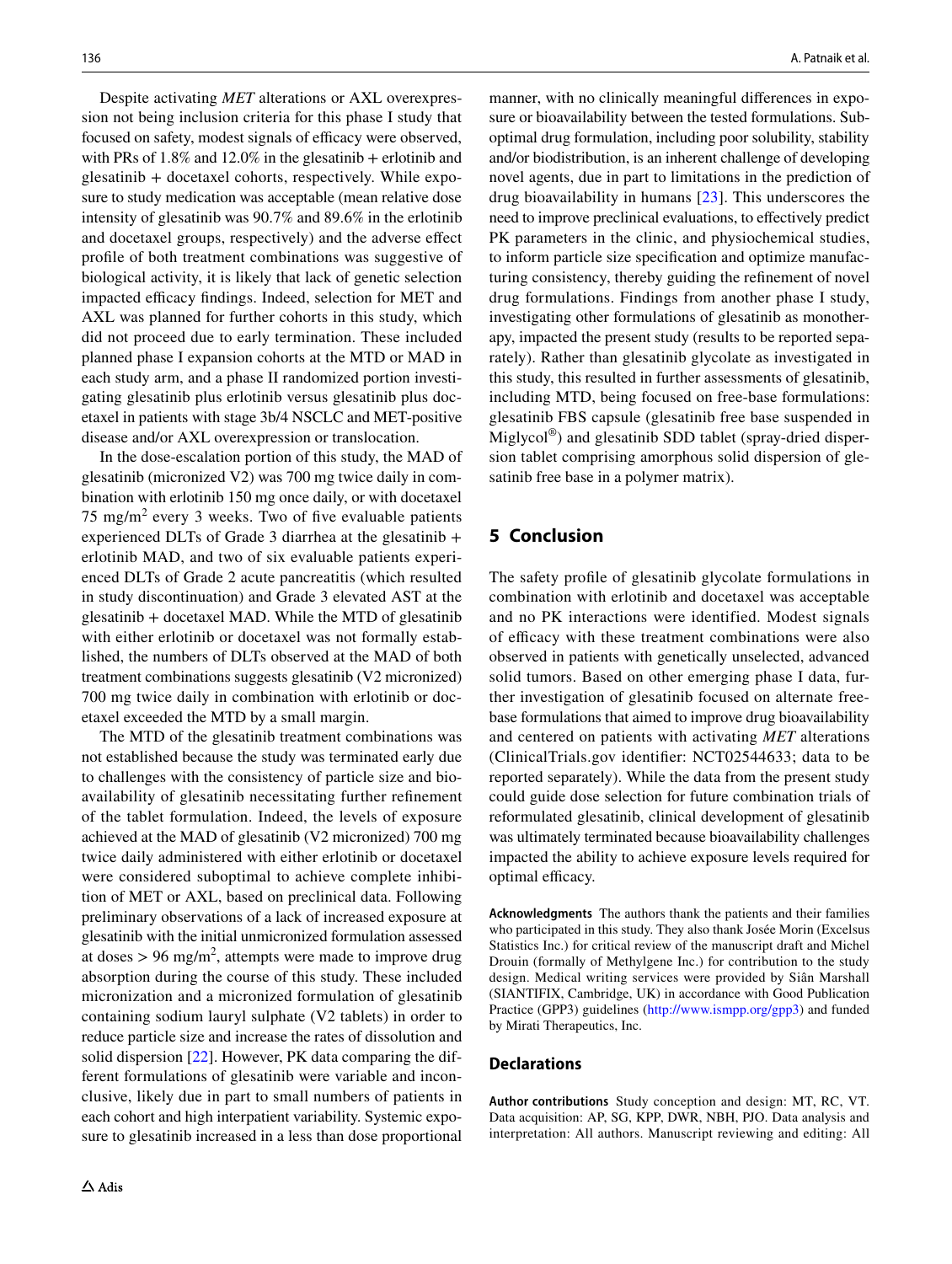authors. Manuscript original draft: No authors, see medical writing acknowledgment. All authors reviewed and approved the fnal draft of the manuscript for publication and agree to be accountable for all aspects of this work.

**Funding** This study (NCT00975767) was supported by Mirati Therapeutics Inc. Funding for a professional medical writer with access to the data was provided by Mirati Therapeutics Inc.

**Conflict of interest** Amita Patnaik reports honoraria from the Texas Society of Clinical Oncology; consulting fees (personal) from Bayer, Daiichi Sankyo, Gilead Sciences, HalioDx, Merck, Novartis, Seattle Genetics, Shenzhen IONOVA Life Sciences, and Silverback Therapeutics; consulting fees (to an immediate family member) from Bristol Meyers Squibb, Genentech/Roche, and Merck; and research funding from Abbvie, Arcus Ventures, Astellas Pharma, Bolt Biotherapeutics, Corvus Pharmaceuticals, Daiichi-Sankyo, Exelixis, Fochon Pharmaceuticals, Five Prime Therapeutics, FortySeven, Gilead Sciences, Infnity Pharmaceuticals, Inova, Klus Pharma, Lilly, Livzon, Merck, Pfzer, Pieris Pharmaceuticals, Plexxikon, Sanof, Seattle Genetics, Surface Oncology, Symphogen, Syndax, Tesaro, Upsher-Smith, and Viego Therapeutics. Shirish Gadgeel reports consulting fees or honorarium from AstraZeneca, Blueprint Medicines, Bristol Meyers Squibb, Eli Lilly, Genentech-Roche, Janssen, Mirati Therapeutics, Novartis, and Pfizer; support for travel to meetings for study manuscript preparation from Genetech-Roche and Merck; fees for participating in review activities from AstraZeneca; and provision of writing assistance from Genentech-Roche and Pfzer. Kyriakos Papadopoulos reports consulting fees from Bicycle Therapeutics and Turning Point Therapeutics; fees for review activities from Basilea Pharmaceutica; and funding for clinical trial conduct from Abbvie, ADC Therapeutics, Amgen, Bayer, Clithera Biosciences, Daiichi Sankyo, EMD Serono, Fstar Therapeutics, Incyte, Jounce Therapeutics, Linnaeus Therapeutics, Loxo Oncology, MabSpace Biosciences, 3D Medicines, MedImmune, Merck, Mersana Therapeutics, Mirati Therapeutics, Pfizer, Peloton Therapeutics, Regeneron Pharmaceuticals, Syros Pharmaceuticals, Tempest Therapeutics, and Treadwell. Drew Rasco reports research funding from Mirati Therapeutics. Naomi Haas has no potential conficts of interest to disclose. Peter O'Dwyer reports research support from Array Biopharma, AstraZeneca, BBI, Bristol Meyers Squibb, Celgene, Five Prime Therapeutics, FortySeven, Genentech, GSK, H3 Biomedicine, Incyte, Lilly (Imclone), Merck, Minneamrita Therapeutics, Mirati Therapeutics, Novartis, Pfizer, Pharmacyclics (AbbVie), Syndax Pharmaceuticals, and Taiho Pharma; consulting fees from Array Biopharma and Genentech; and expert testimonial fees from Bayer and Lilly. Richard Chao, Hirak Der-Torossian, and Vanessa Tassell report employment and stock ownership for Mirati Therapeutics. Diane Potvin reports employment for Mirati Therapeutics. Demiana Faltaos reports prior employment and stock ownership for Mirati Therapeutics. Manal Tawashi reports prior employment for Mirati Therapeutics.

**Data availability** Requests for data underlying the fndings described in this article are available following reasonable request to the corresponding author.

**Code availability** Not applicable.

**Ethics approval** This study was conducted in accordance with the Declaration of Helsinki, International Conference on Harmonisation Guidelines for Good Clinical Practice, and local regulatory requirements. The study protocol was approved by the Institutional Review Boards at each participating study site.

**Consent to participate** Patients provided written, informed consent

**Consent for publication** All authors gave fnal approval of the version to be published.

## **References**

- <span id="page-14-0"></span>1. Robinson KW, Sandler AB. The role of MET receptor tyrosine kinase in non-small cell lung cancer and clinical development of targeted anti-MET agents. Oncologist. 2013;18(2):115–22. [https://](https://doi.org/10.1634/theoncologist.2012-0262) [doi.org/10.1634/theoncologist.2012-0262](https://doi.org/10.1634/theoncologist.2012-0262).
- <span id="page-14-1"></span>2. Rehman S, Dy GK. MET inhibition in non-small cell lung cancer. Eur Med J. 2018;4(1):100–11.
- <span id="page-14-2"></span>3. Jeon HM, Lee J. MET: roles in epithelial-mesenchymal transition and cancer stemness. Ann Transl Med. 2017;5(1):5. [https://doi.](https://doi.org/10.21037/atm.2016.12.67) [org/10.21037/atm.2016.12.67](https://doi.org/10.21037/atm.2016.12.67).
- <span id="page-14-3"></span>4. Ariyawutyakorn W, Saichaemchan S, Varella-Garcia M. Understanding and targeting MET signaling in solid tumors: are we there yet? J Cancer. 2016;7(6):633–49. [https://doi.org/10.7150/](https://doi.org/10.7150/jca.12663) [jca.12663.](https://doi.org/10.7150/jca.12663)
- 5. Cancer Genome Atlas Research Network. Comprehensive molecular profiling of lung adenocarcinoma. Nature. 2014;511(7511):543–50. <https://doi.org/10.1038/nature13385>.
- <span id="page-14-4"></span>6. Tong JH, Yeung SF, Chan AW, Chung LY, Chau SL, Lung RW, et al. MET amplifcation and exon 14 splice site mutation defne unique molecular subgroups of non-small cell lung carcinoma with poor prognosis. Clin Cancer Res. 2016;22(12):3048–56. [https://doi.org/10.1158/1078-0432.CCR-15-2061.](https://doi.org/10.1158/1078-0432.CCR-15-2061)
- <span id="page-14-5"></span>7. Moosavi F, Giovannetti E, Saso L, Firuzi O. HGF/MET pathway aberrations as diagnostic, prognostic, and predictive biomarkers in human cancers. Crit Rev Clin Lab Sci. 2019;56(8):533–66. [https://](https://doi.org/10.1080/10408363.2019.1653821) [doi.org/10.1080/10408363.2019.1653821](https://doi.org/10.1080/10408363.2019.1653821).
- <span id="page-14-6"></span>8. Wang Q, Yang S, Wang K, Sun SY. MET inhibitors for targeted therapy of EGFR TKI-resistant lung cancer. J Hematol Oncol. 2019;12(1):63. [https://doi.org/10.1186/s13045-019-0759-9.](https://doi.org/10.1186/s13045-019-0759-9)
- <span id="page-14-7"></span>9. Linklater ES, Tovar EA, Essenburg CJ, Turner L, Madaj Z, Winn ME, et al. Targeting MET and EGFR crosstalk signaling in triple-negative breast cancers. Oncotarget. 2016;7(43):69903–15. <https://doi.org/10.18632/oncotarget.12065>.
- <span id="page-14-8"></span>10. Sequist LV, Han JY, Ahn MJ, Cho BC, Yu H, Kim SW, et al. Osimertinib plus savolitinib in patients with EGFR mutation-positive, MET-amplifed, non-small-cell lung cancer after progression on EGFR tyrosine kinase inhibitors: interim results from a multicentre, open-label, phase 1b study. Lancet Oncol. 2020;21(3):373–86. [https://doi.org/10.1016/S1470-2045\(19\)30785-5](https://doi.org/10.1016/S1470-2045(19)30785-5).
- <span id="page-14-9"></span>11. Morgillo F, Della Corte CM, Fasano M, Ciardiello F. Mechanisms of resistance to EGFR-targeted drugs: lung cancer. ESMO Open. 2016;1(3): e000060. [https://doi.org/10.1136/esmoo](https://doi.org/10.1136/esmoopen-2016-000060) [pen-2016-000060](https://doi.org/10.1136/esmoopen-2016-000060).
- <span id="page-14-10"></span>12. Zhang G, Wang M, Zhao H, Cui W. Function of Axl receptor tyrosine kinase in non-small cell lung cancer. Oncol Lett. 2018;15(3):2726–34. [https://doi.org/10.3892/ol.2017.7694.](https://doi.org/10.3892/ol.2017.7694)
- 13. Sato K, Suda K, Shimizu S, Sakai K, Mizuuchi H, Tomizawa K, et al. Clinical, pathological, and molecular features of lung adenocarcinomas with AXL expression. PLoS One. 2016;11(4): e0154186.<https://doi.org/10.1371/journal.pone.0154186>.
- 14. Ishikawa M, Sonobe M, Nakayama E, Kobayashi M, Kikuchi R, Kitamura J, et al. Higher expression of receptor tyrosine kinase Axl, and diferential expression of its ligand, Gas6, predict poor survival in lung adenocarcinoma patients. Ann Surg Oncol. 2013;20(Suppl 3):S467–76. [https://doi.org/10.1245/](https://doi.org/10.1245/s10434-012-2795-3) [s10434-012-2795-3.](https://doi.org/10.1245/s10434-012-2795-3)
- 15. Hsieh MS, Yang PW, Wong LF, Lee JM. The AXL receptor tyrosine kinase is associated with adverse prognosis and distant